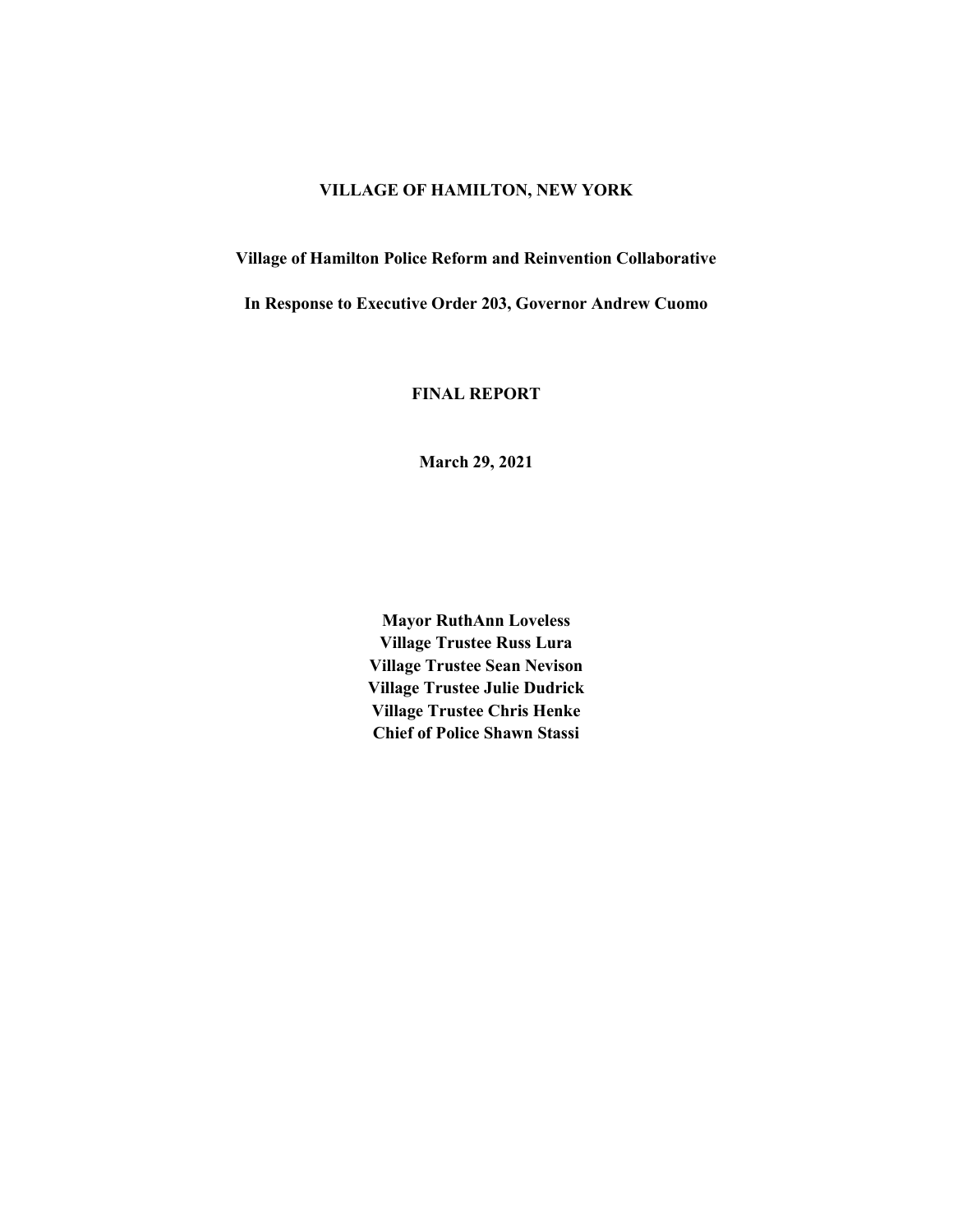Hello Neighbors,

Following last summer's tragic death of George Floyd and the social unrest that followed, Governor Andrew Cuomo directed all municipalities with a police force to participate in the NYS Police Reform and Reinvention Collaborative. Each municipality was charged with tailoring its plan to local needs. In doing so, we sought broad input from the community.

An open and transparent process was important to the success of our plan. To that end, the Village Board and the Hamilton Police Department (HPD) held two sessions with our stakeholders (including Community Memorial Hospital, Hamilton Central School, Hamilton Area Community Coalition, Hamilton Area Anti-Racism Coalition, Colgate University, the Faith Community, LGBTQ, and Hamilton Business Alliance). We convened a community meeting and also met with two focus groups of Colgate faculty and staff of color. We reached out to Colgate students, and shared a community survey with Village residents.

We strive for Hamilton to be a welcoming community for all and we sought feedback to inform our plan and improve the HPD's services. Mutual respect between police and the community they serve has always been a top priority, as well as maintaining public safety. We are grateful to the more than 200 residents who shared their opinions and ideas which were critical as we evaluated current policing practices.

The data indicates respect for the HPD and also opportunities for improvement. The Board, administration, and HPD are committed to implementing these recommendations and working together to ensure an equitable experience for all. We consider this a "living document" that will guide our response to the ever-changing needs of the community into the future. In that spirit we look forward to an ongoing dialogue.

All the best, RuthAnn Speer Loveless, Mayor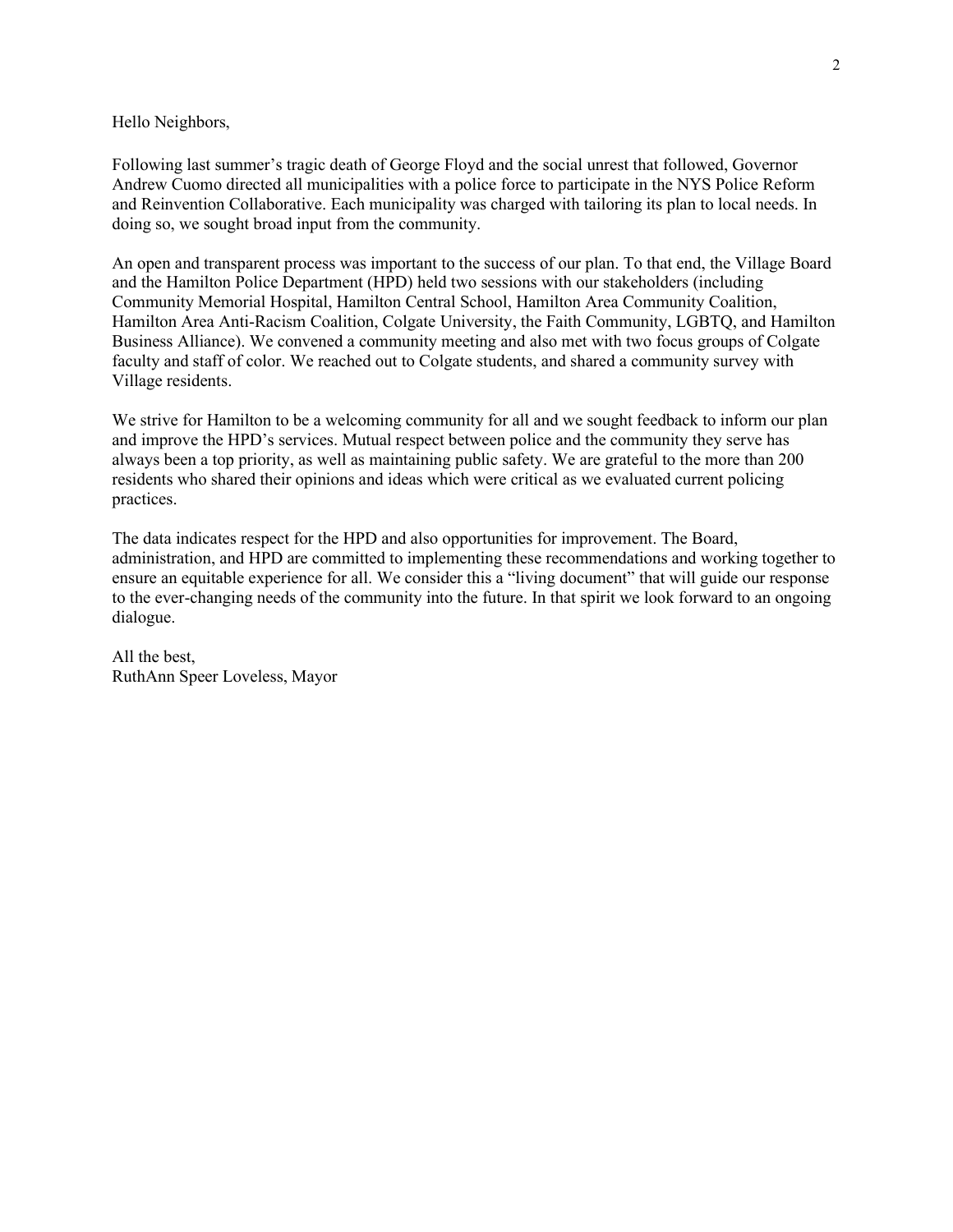### **The Village of Hamilton and the Hamilton Police Department**

The Village of Hamilton is located in the center of New York State and has a population of 3,814 residents.<sup>1</sup> The Village population includes 54% female and 46% male residents, and selected racial demographics include 5.2% of residents who identify solely as African American, 9.3% Asian, 0% Native American, 79.3 white, and 4.6% who identify with two or more races. Residents who identify as Hispanic or Latino (an ethnic identity) include 6.9% of residents. Madison County has a population of 71,205, including 50.6% and 49.4% female residents. County residents identifying solely as African American comprise 1.8% of the population, 0.9% Asian, 0.5% Native American, 94.6% white, and 1.7% identify with two or more races. Madison County includes 2.2% of residents who identify ethnically as Hispanic or Latino.

The staff of the Hamilton Police Department (HPD) currently includes 5 full time staff, including a chief, two sergeants, and 2 officers. HPD also has 10 part-time officers on staff. HPD full time staff are currently all male and white, and part-time staff include 8 men and 2 women, all white. Within the past 10 years, HPD has employed 2 African American officers and 2 additional women officers. The African American officers who left HPD staff took full time positions with other police agencies in the region. The small size of our police force and fewer opportunities for professional development, especially when compared with other, larger agencies in the region, means that competition with those other agencies is a significant factor in staff hiring and retention.

The Mission Statement of the HPD states: *The mission of the Hamilton Village Police Department is to work in partnership with the community, to protect life and property, solve neighborhood problems and enhance the quality of life in our village.*

### **Reform and Reinvention Study Process**

As part of the process of New York's Police Reform and Reinvention initiative, the Village of Hamilton has collected several different forms of community input. These include: a survey shared in print via direct mail to over 1,000 community households and businesses, and also in electronic format via the Village website and direct emails. These surveys garnered 181 responses. Two meetings were held with community stakeholder groups that includes representatives of key community constituencies (persons of color, LGBTQ+, clergy, health care, school, and social services), two focus group meetings with persons of color on the staff and faculty at Colgate University (a total of 4 participants), and one open community forum (15 participants). Village Trustees and administration also met with HPD Chief Shawn Stassi and Sergeant Matthew Janczuk to solicit their opinions. Summaries of the results of the surveys and community meetings are included as appendices to this report.

In this report, we use the term "community of color" to refer to persons who identify as non-white and/or part of a non-dominant ethnic group. In the United States, these communities have historically been subject to inequities due to discriminatory public policy, including policing. While race and ethnicity are a central focus of New York's Police Reform and Reinvention Collaborative and the work undertaken by

<sup>&</sup>lt;sup>1</sup> All demographic data is taken from the US Census Bureau, via Social Explorer [\(https://www.socialexplorer.com/\)](https://www.socialexplorer.com/). All numbers are 2019 estimates from the Census Bureau's American Community Survey. Note that students in residence at Colgate University are included in Census numbers; given that Colgate enrolls approximately 2,900 students, their demographics significantly impact the overall numbers presented here.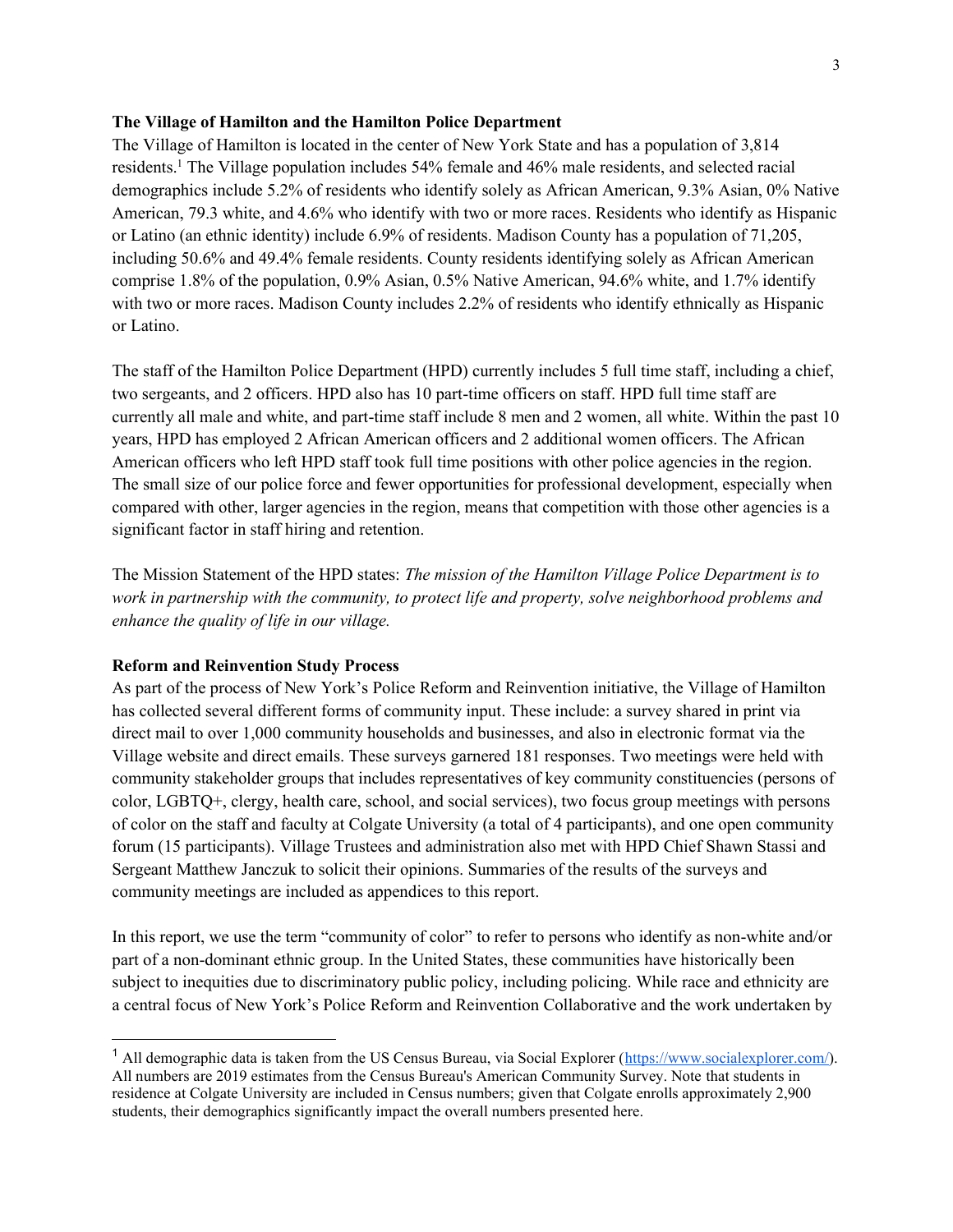the Village of Hamilton under this executive order, we also recognize the vulnerability of other communities, including persons identifying with the LGBTQ+ community, and persons vulnerable due to their gender, religion, citizenship, or national heritage. The composition of the solicited stakeholder groups and our data collection methods sought to maximize representation of persons and communities from these potentially vulnerable constituencies.

The data generated by our research process helped us to develop the following goals and recommendations for reforms and initiatives. Training, access to information, equipment, and community engagement were emphasized by community members as priorities for reform, and those concerns are reflected in eight goals developed to respond directly to community input. For each of the eight goals listed below, we provide a summary of the findings from our study, a description of the current HPD activities and policies that already support those goals, and proposed initiatives that will provide additional resources and policies to further each goal. This report was shared with the Village of Hamilton's Reform and Reinvention stakeholder group and with the broader community for comment and additional revision before adoption by the Board of Trustees on Monday, March 29, 2021.

#### **RECOMMENDATIONS**

# *Goal #1: The Village of Hamilton will re-examine levels of funding and support for implicit bias and cultural diversity training for all HPD staff. In addition, HPD staff will receive continued training in de-escalation techniques.*

**Findings:** Community members suggest and support training for HPD staff, especially including policing techniques that promote community engagement, cross-cultural communication and understanding, and de-escalation training.

**Current Activities:** HPD currently participates in annual training regarding firearms use, criminal law updates, and use of force. All HPD staff have received training in recognizing implicit biases, and in cultural diversity. In addition, in recent years HPD staff have received in-service training in the following areas: Responding to Hate Crimes, Sexual Offenses, Recognizing Respiratory Distress, Stop Stick Training (video), Commercial Vehicle Interdiction, Annual Legal Updates via DA's Office, De-escalation Training (video), Fire Arms Instructor Certification (Sergeant Jeff Worthley), Evidence Room Training (Officer Nick DiBrango), Spotlight Webinar on Human Trafficking (Chief Shawn Stassi and Sergeant Matthew Janczuk), Field Training Officer School (Officer Michael Mordus, Sergeant Jeff Worthley, and Sergeant Matthew Janczuk), Child Abuse Investigation (Officer Val Brogan and Sergeant Matthew Janczuk).

**Proposed Initiatives:** The Village proposes increasing annual funding in the HPD budget by not less than 60% so that each HPD officer will receive at least 40 hours of training each year. These funds will support continued training for all officers on de-escalation techniques and other alternatives to use of force, as well as continued diversity, equity and inclusivity training. The Village Board will review the sufficiency of funding levels annually to ensure that training goals and objectives are being achieved.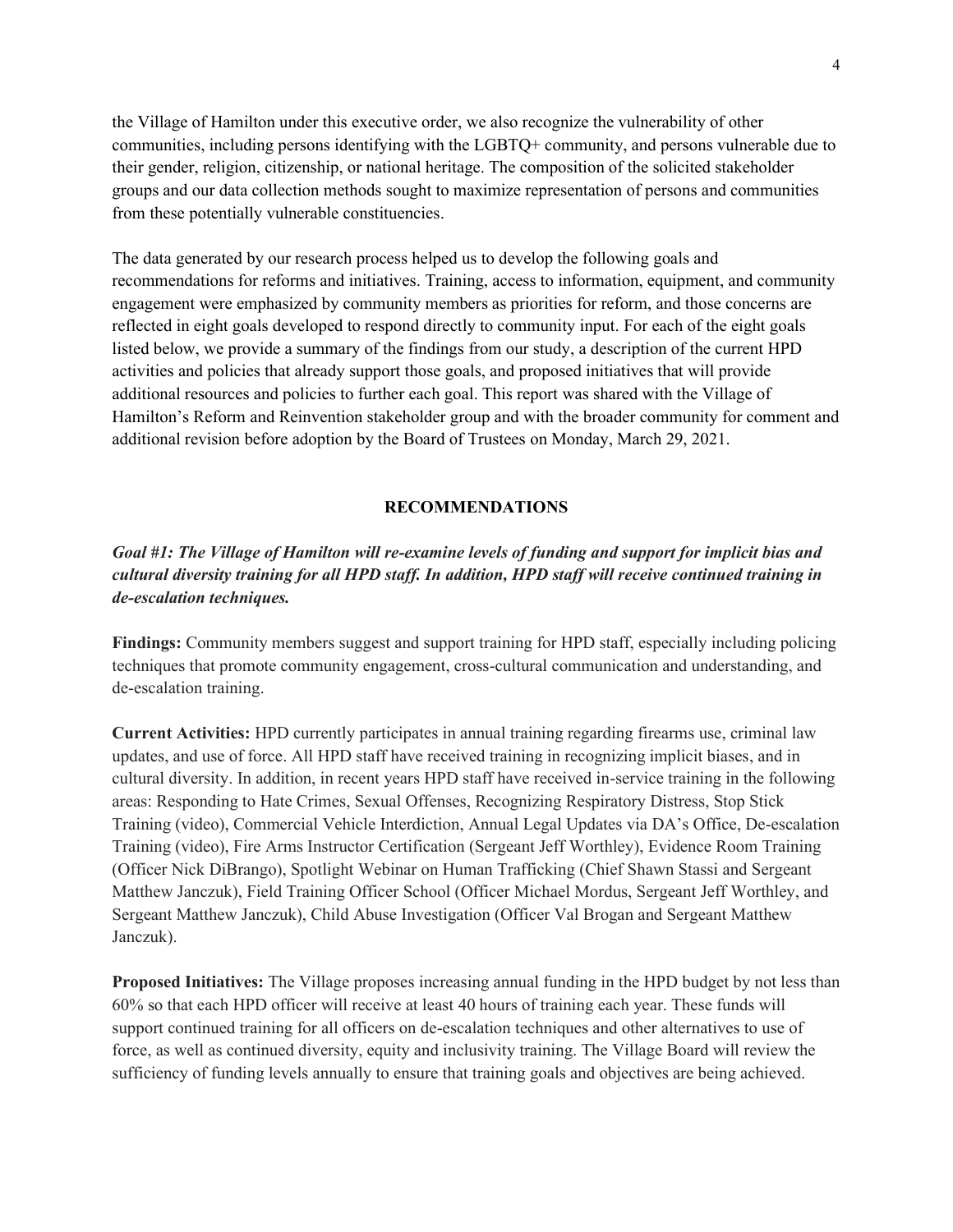## *Goal #2: The Village of Hamilton will enhance its policies and procedures for collecting and disseminating data related to traffic enforcement.*

**Findings:** Responses to the survey and the focus groups highlight a need for increased and regular release of data to describe HPD's work in the community. Community members are interested in seeing data about the interactions that the police have with the local community, and with students, staff, and visitors of Colgate. Some respondents to the survey and participants in the focus groups designed as a part of this reform project describe a perception in the community that persons of color are pulled over at a higher rate than other groups, and ask the Village to share data that would allow the community to learn more about the issue. Those voices also call for this data to include information about the gender, race, and residency of those interacting with HPD.

**Current Activities:** HPD regularly collects data about the work they do in the community, as well as some demographic data about the residents and visitors with whom they interact. There are challenges, however, to using data from interactions such as traffic stops to provide a full picture of HPD's work in the community, or the community members and visitors they encounter, because HPD may not be able to collect or share demographic data about a driver who is licensed outside the state. This is especially relevant for the Colgate University student population, many of whom are licensed in states other than New York.

**Proposed Initiatives:** The Village recommends making distribution of data collected from traffic stops that result in the issuance of a ticket available to the public on a regular basis. The Village will also ask that officers provide regular shift reports of data from traffic stops that did not result in the issuance of a ticket, and that data from these documents be compiled and made available to the public as thoroughly as may be practicable. HPD leadership should develop a plan for this reporting on not less than an annual basis and share a written proposal with the Board of Trustees.

# *Goal #3: The Village of Hamilton will engage in regular communication about HPD's work in the community. HPD will communicate about policies and procedures that protect citizen safety during encounters with law enforcement, especially restraint and arrest procedures.*

**Findings:** Data from surveys and community meetings shows a desire among the public for more interaction with the members of HPD and requests to know more about HPD—about what they do and who they are. This speaks to the positive relationship that Village officers have with the local community. At the same time, the data points to a lack of understanding about the work of the police in the community, and the difference between HPD and separate police agencies such as the Madison County Sheriff's Office and the New York State Police. Moreover, many residents are not clear on the distinctions in role, jurisdiction, and capacity when comparing HPD and Colgate's Campus Safety, which is a private security force, not a police agency.

**Current activities:** HPD is already involved in a number of community activities that serve to provide information to visitors and residents about the services that the department provides. This includes a bike rodeo, regular presence at the Village Farmers' Market, and special events in the village, at Hamilton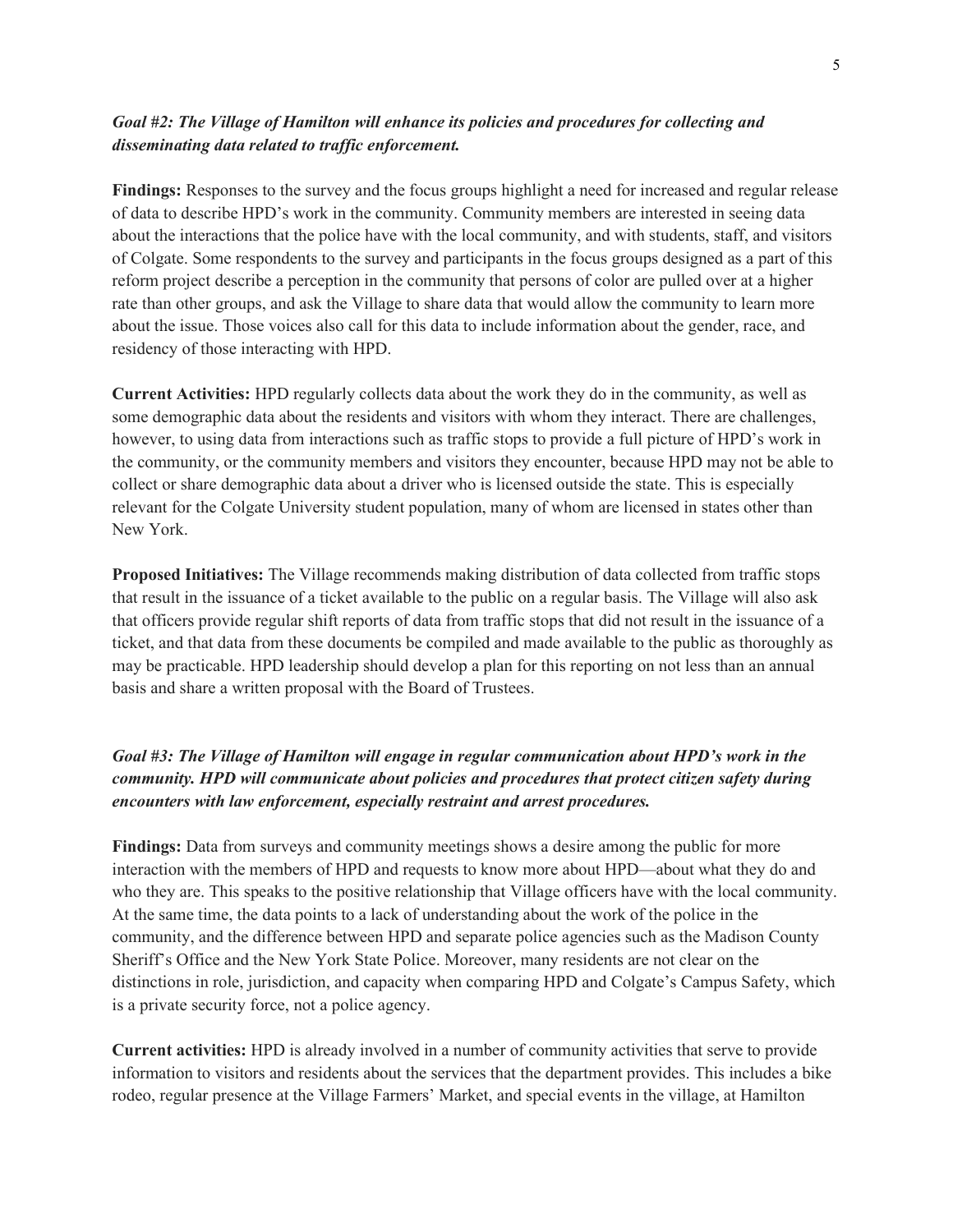Central School, and Colgate University. Through data collected in the survey and focus groups, it is clear that many community members are unaware of these activities. Discontinuation of public events during the COVID-19 pandemic have likely contributed to this missing connection between HPD and the public. Some proposed changes to HPD policies and procedures are effectively irrelevant for the work of our police force. For example, except in cases of serious felony crimes, appearance tickets are issued in lieu of arrests, warrantless or otherwise. Choke holds are not an approved technique for restraint in New York State generally. The New York State Legislature is reportedly considering a ban on no-knock warrants at the time of this study.

**Proposed initiatives:** The Village of Hamilton will work to communicate consistently with community visitors and residents about the role of HPD. To do this, the Village will have a goal to publish an annual report of police work, to include the regular release of data described above. The first annual report should be shared at the conclusion of the 2021-2022 fiscal year, and published again in subsequent years on a regular timeline. The Village will also increase the amount and breadth of information on the HPD website with respect to department outreach activities and policies and procedures that promote citizen and officer safety.

# *Goal #4: The Village of Hamilton will facilitate partnerships and opportunities for dialogue with the community, especially with Hamilton's community of color and other vulnerable populations. Continued outreach and partnerships with our local schools and students is an important aspect of community relations and builds trust.*

**Findings**: Many community members expressed a desire for HPD to be more proactive and consistent in reaching out to the community and building trust. Members of Hamilton's and Colgate University's communities of color, especially African Americans, called on HPD to build connections with their communities in ways that, at the same time, meet them at their own level of trust and comfort. Survey results indicate that persons of color, members of the LGBTQ community and survey respondents in the 19 - 30 year old age bracket have a higher level of dissatisfaction with the HPD's level of engagement and understanding of the community, and are more likely to have a negative perception of HPD leadership and staff than white and older survey respondents.

For their part, HPD staff noted the frequent rate of turnover in staff positions at Colgate University, as well as the continual turnover of representation in student government and other groups that liaise with the police, present a continuing challenge in maintaining these relationships. HPD staff often invest in relationships with a member of the campus community, only to find that person has left or transferred to a new position, meaning that the process needs to start again.

**Current activities:** The HPD policy manual requires the department to "establish close ties with and respond to the needs of community and to correct actions, practices and attitudes which may contribute to community tensions and grievances through a unified and coordinated community relations effort utilizing the participation, enthusiasm and skills of all agency personnel." The manual emphasizes that, "(t)he ability of the department to carry out its mission depends in large measure on its relationship with the community. This relationship must also include the realization that public cooperation results in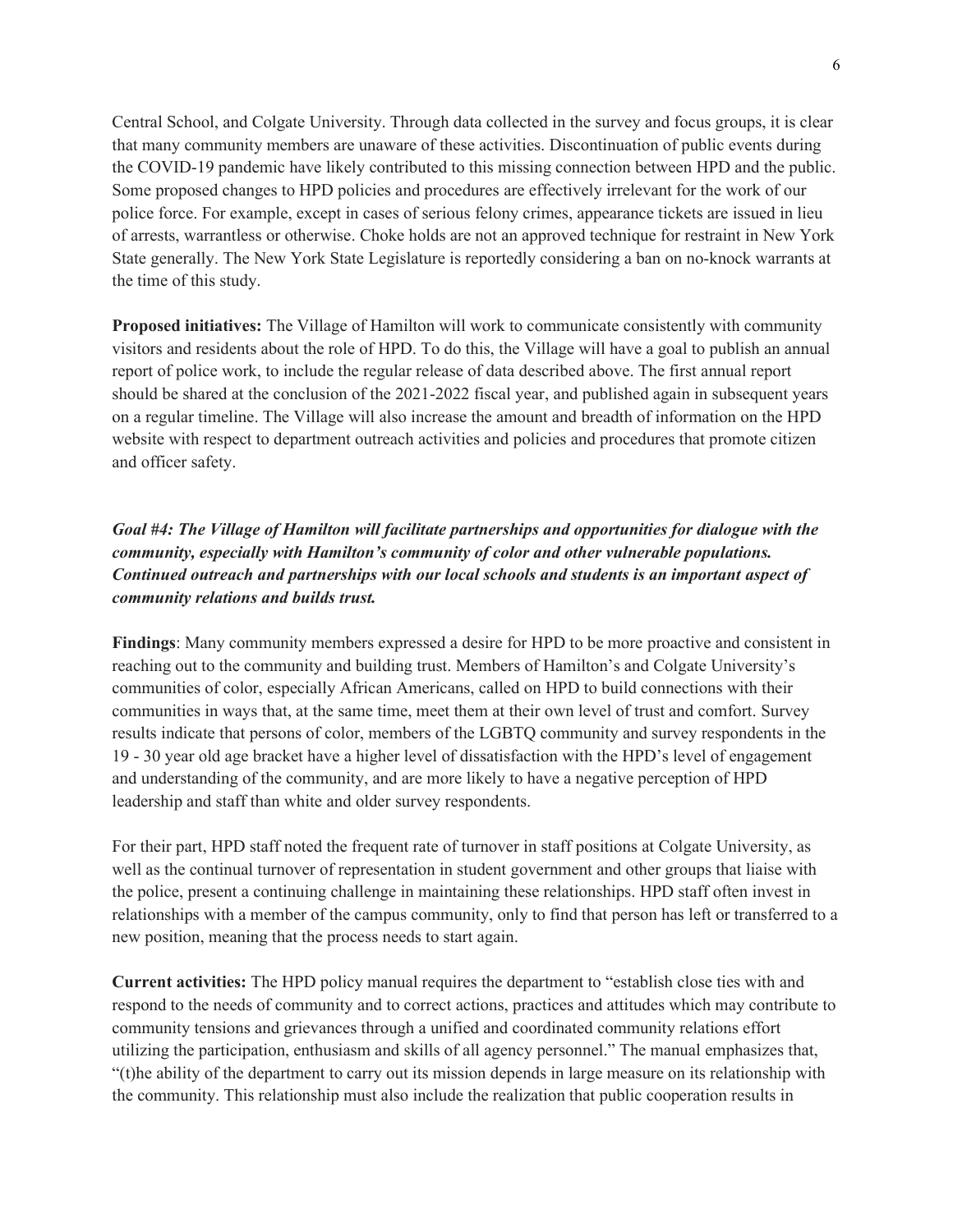improved public effectiveness and must be built on an open exchange of information and views which results in a greater understanding between the community and the police." (215.II)

The partnership between HPD and the Hamilton Central School is very strong and well-established, and the police maintain a visible presence at the school in order to make students and staff feel comfortable with Hamilton officers. This is a unique relationship, and serves to encourage Hamilton's youth to have a positive, trusting relationship with police. Sergeant Matthew Janczuk is trained as a juvenile officer, and is the only officer in Madison County certified by the New York Police Juvenile Officers Association. Sergeant Janczuk was awarded the New York State Youth Officer of the Year Award in 2019 from the association for his work with students at HCS. Ongoing events that build connections with Hamilton Central School include a "back to school bash" and "end of school bash," and coordination with the Hamilton Area Community Coalition on anti-drug education. Drug education and safety has also been a focus of HPD partnerships with Kinney Drug and Madison Lane Apartments, where HPD staff have facilitated "take back" programs for safe disposal of prescription medications.

In the past, the Village of Hamilton has also participated in regular events with students at Colgate University. HPD and Colgate Campus Safety begin each school year by introducing themselves at each off-campus student residence in the village, and they have participated in orientation meetings for members of the Colgate junior class who will be living off-campus in their senior year (Off-Campus Student Outreach program). HPD staff have also attended first-year student events to allow new members of the Colgate community to learn more about who they are and what services they provide. HPD have also participated in a meeting with members of the LGBTQ community in Hamilton, and approximately 25-30 people were in attendance to discuss the relationships between the community and the police. Chief Stassi has also participated in luncheons for women of color at Colgate, facilitated by the ALANA Cultural Center director at the time. As noted above, some of the activities have been temporarily disrupted due to restrictions caused by the COVID-19 pandemic.

**Proposed Initiatives:** HPD, with the assistance of the Board of Trustees, will develop a regular program for interaction with community stakeholder groups to serve as a sounding board and means of direct communication between HPD and the Village and these community constituents. These groups will not have an advisory or oversight role over HPD, but HPD leadership will listen carefully to the community, their concerns, and suggestions via this interaction. Given the differences in the ways people of color, members of the LGBTQ community, and students and young staff at Colgate responded to the survey about their satisfaction with the HPD, it is critical that this interaction focuses on these communities. Representation of communities of color and other vulnerable community members is critical for these regular interactions. The stakeholder group formed as part of this Police Reform and Reinvention Collaborative may serve as a starting point for identifying these representative groups.

HPD should continue its existing outreach to community groups and build on this work via the advice and support of the community constituent groups. Community engagement and events sponsored by HPD ensure that Village residents, commuters, and visitors have a direct relationship with HPD staff and can express their opinions and concerns personally in an environment that is welcoming for both parties, and can serve to facilitate future interactions.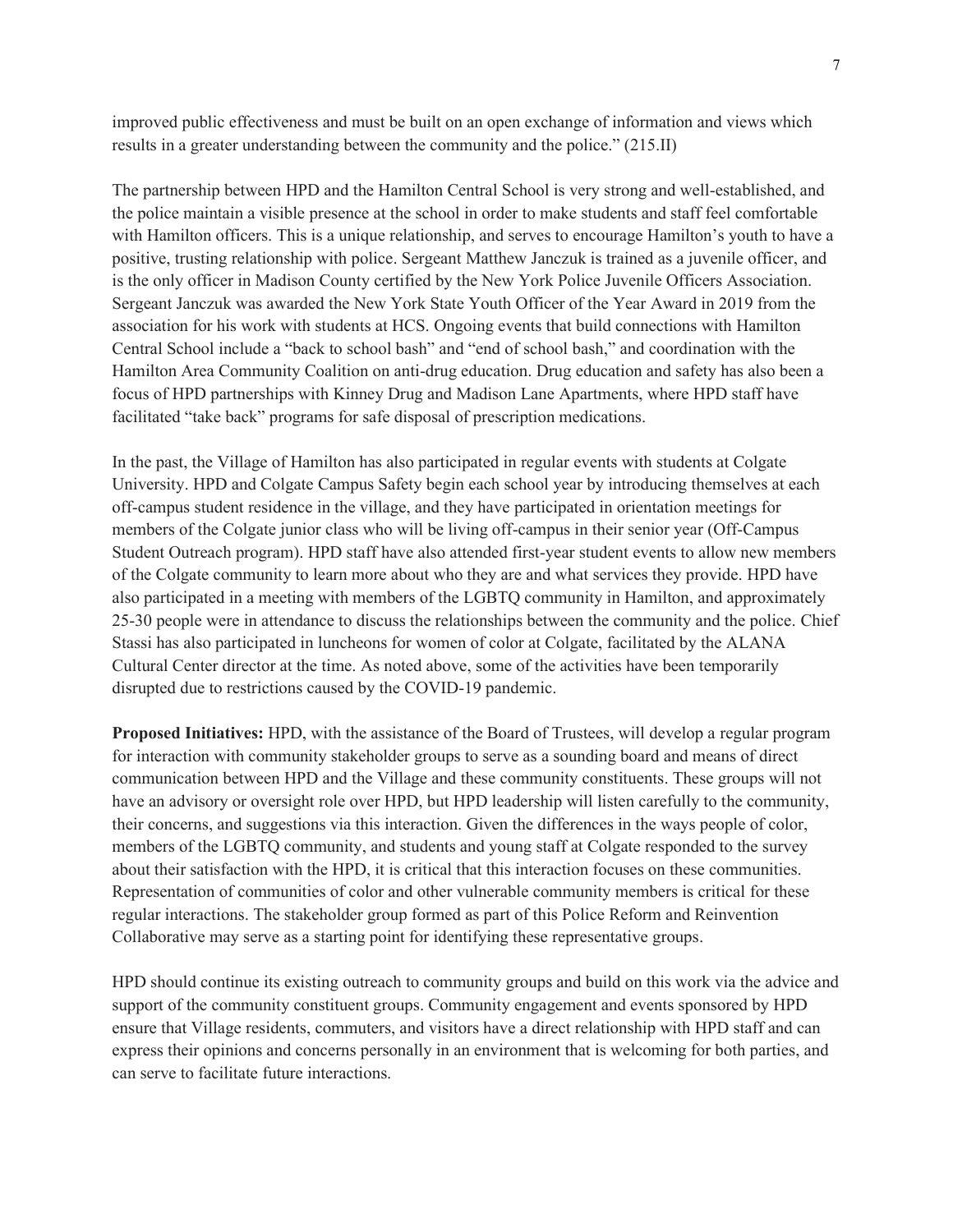# *Goal #5: The Village of Hamilton will ensure that members of the community understand the protocol for expressing concern about policing in the Village of Hamilton.*

**Findings:** Survey data demonstrates that a majority of the Hamilton community is satisfied with the work that HPD does in the village. However, visitors and residents may not be familiar with the protocol for making a complaint, or with the process of filing a report and the procedures the HPD will follow to act upon such a report.

**Current activities:** The HPD policy manual states that, "Community support for the police department and its mission is contingent upon citizen confidence in the integrity of the department and its policies, procedures, rules and personnel. It is the policy of the Village of Hamilton Police Department to courteously receive and fairly investigate all complaints made against the department and its activities, practices and personnel. The goal of this policy shall be to correct deficiencies in policies and procedures, detect and deter misconduct, instill confidence in citizens regarding the integrity of the department and its personnel, and seek redress for false accusations made against the agency and its members." (211.II)

Any complaints about police work must be addressed in a timely manner, for both the complainant's and the involved officer's benefit. The HPD manual stipulates that the police supervisor will "receive, record and investigate complaints regardless of their source" and initiate an investigation at the time of intake (211.IV.C.1.a-b). The manual also states that investigations will be complete within 30 days of the complaint. (211.IV.C.1.e)

**Proposed initiatives:** The HPD manual indicates that the department "shall publish information entitled, *'How to Commend or Complain about a Village of Hamilton Police Officer or the Village of Hamilton Police Department.'* This information shall be available to the public at headquarters, through any police officer, via the Police website or by mail if a citizen so requests." (211.IV.A.2) In tandem with the initiative proposed in Goal #2, HPD leadership will update the Board of Trustees on compliance with this policy via a written statement.

# *Goal #6: The Village of Hamilton will provide additional resources to the HPD to increase their visibility in the community.*

**Findings:** Many of the respondents to the survey and focus groups noted their appreciation for the visible presence that HPD maintains in the community, indicating that this presence adds to their sense of security and safety in the community. However, some of those who participated in the survey and focus groups indicated that they felt HPD's presence in the community was not sufficiently visible, while others expressed a concern that a highly visible police presence may be viewed by some as a means of intimidating persons of color and others. The community should recognize that the police cannot always make their presence or their work arrangements known for reasons of public safety. At the same time, many residents felt that enhancing HPD's ability to perform foot and bike patrols might provide more opportunity for positive interactions between the police and the community.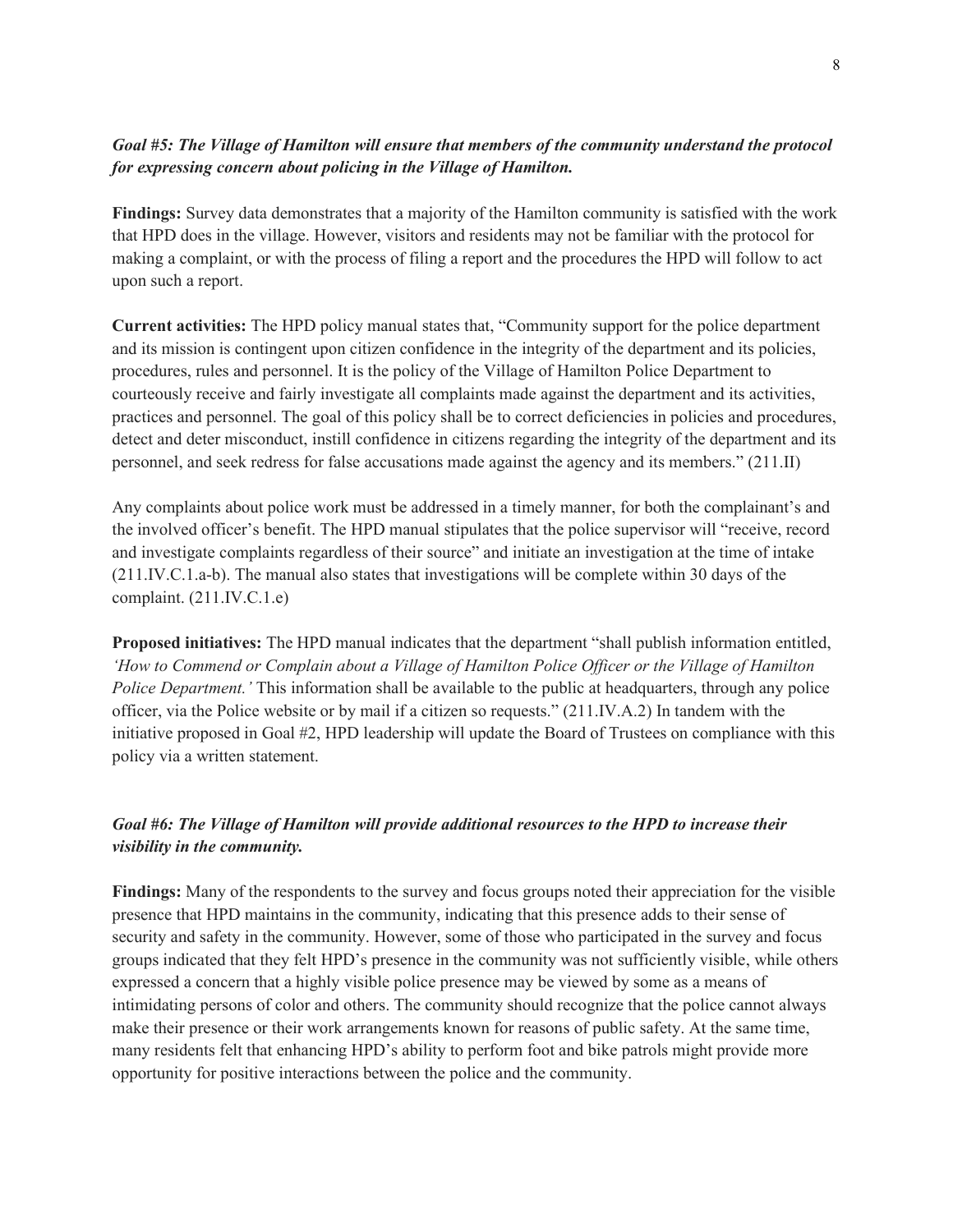**Proposed Initiatives:** The Village of Hamilton is currently exploring the feasibility of hiring a Community Service Officer. The officer hired in this position would focus on community policing work, including support of the various community events mentioned above, as well as foot and bike patrol. More regular foot and bike patrols for all members of HPD will also be explored.

# *Goal #7: The Village of Hamilton will continue to explore the use of new equipment and technology such as body cameras for HPD staff.*

*Findings:* Survey data demonstrates that the community is in support of equipping HPD officers with body cameras (97% support). HPD staff are supportive of utilizing this equipment and technology as well.

**Current activities:** Few Madison County police agencies are currently using body cameras, but there is a belief that New York State may soon mandate their use.

**Proposed initiatives:** The Village of Hamilton Board of Trustees will review information about the use of body cameras and other new technologies by HPD in the context of current and future budget discussions. Pending action at the state level (and the potential for state funding), the Village of Hamilton will work toward appropriating funds to purchase body cameras for all HPD staff as soon as it is fiscally responsible to do so. In cooperation with HPD leadership, the Board of Trustees will also explore the effectiveness of other new technologies that may be available to enhance public and officer safety.

# *Goal #8: The Village of Hamilton will work with the Madison County Sheriff's Office as they implement a mental health diversion policy.*

**Findings:** All emergency calls, or calls made to the 911 center, that are initiated within the village are received by Madison County rather than by the Village of Hamilton. The Madison County Police Reform and Reinvention Collaborative Plan, released on March 3, 2021, includes a proposed Mental Health call diversion policy for emotionally distressed calls made in Madison County. The plan states that a "risk assessment, completed by 911 operators, will evaluate if an emotionally distressed caller needs assistance from either law enforcement or the Madison County Mental Health Department. The goal of the assessment is to provide the caller with the support they need in order to help return the caller to a stable state. Once the calls are deemed appropriate, the caller will be transferred to a licensed clinician for further assessment and de-escalation. If needed, the mobile crisis team can be dispatched. This new process of triaging hopes to limit police interaction with individuals in crisis who are not a threat to themselves or others as well as free up law enforcement to go on calls that require a police presence."

**Proposed Initiative:** In addition to working with the County, HPD will ensure that members of the Hamilton community are aware of the policy. Information about this policy will also be included on the HPD website and in the annual report (consistent with Goal #3).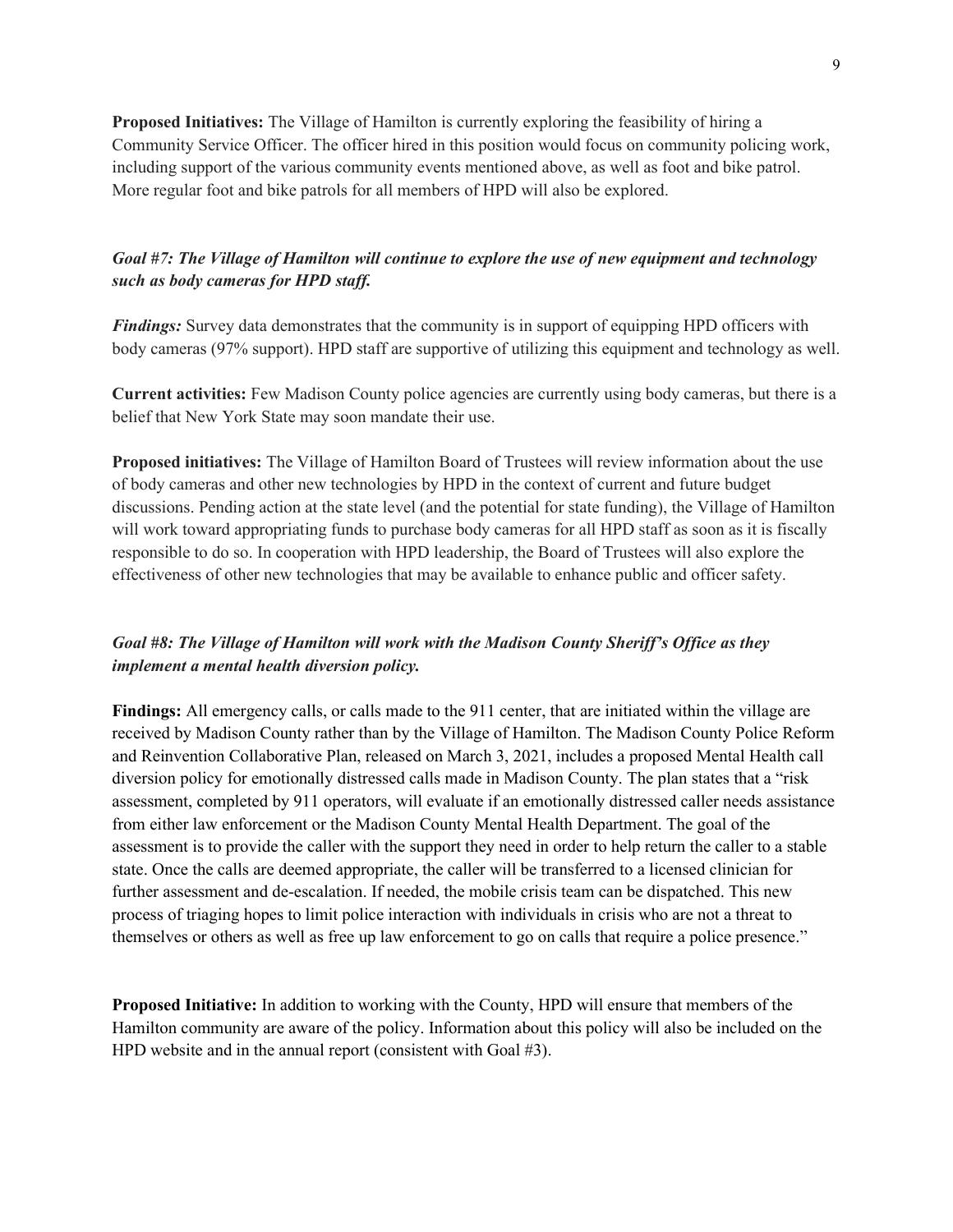## **Appendix 1: Survey Results**

A summary of the responses from our paper and online survey is included below. Fifty-nine paper surveys were dropped off at the Village of Hamilton office, and 126 responses were submitted through a Google Form, linked to the Village of Hamilton website. Two duplicated entries were removed from the analysis, and four were used for qualitative analysis only. In all, we received 179 total responses. Quoted responses were not edited for grammar or spelling.

# **Question #1: What do you feel is the role of HPD within the Community?**

38% of the responses used the word *safety* to describe the role of HPD. Responses in this category include, "to keep members of the community safe," "to ensure a safe environment for residents and visitors regardless of race, sexual orientation, religion, gender, ability, etc," and "keeping our village safe." Responses also regularly used the word *protection* (35%) to describe the role of the police, including, "to protect and keep our community safe," "protect and serve its citizens," and "to protect people and keep the community secure, to prevent conflict if they can be avoided in advance, and to promote reconciliation." Fewer responses used the word *enforcement* in their response, and included comments such as, "enforce the laws that govern their jurisdiction," "enforcement for all applicable motor vehicle and traffic laws and regulations," and "to uphold and enforce the law with compassion, equality, confidence, and competence." Seven percent of responses mentioned emergency response, in comments such as "first responders in matters of public safety," "responds to calls for aid when needed, maintains a safe environment for responsible residents," and "to be present for emergencies and help maintain the bodily safety of all people within their jurisdiction."

## **Question #2: What services performed by the HPD do you feel are most beneficial to the Community?**

The most common responses to this question included words such as "traffic enforcement" (27%), emergency response (15%) and safety (13%). Similar to answers for Question 1, many of the written responses highlighted patrol and enforcement of traffic laws within the Village. Several responses also suggest a need for increased community engagement and visibility among HPD staff. Some responses emphasized the importance of HPD's work monitoring and policing intoxication among Colgate students.

## **Question #3: How satisfied are you with the level of HPD engagement and understanding of the Community?**



Of the survey participants who responded to this question, 73% indicated that they were very or mostly satisfied with the level of engagement, while 27% indicated that they were somewhat or very dissatisfied.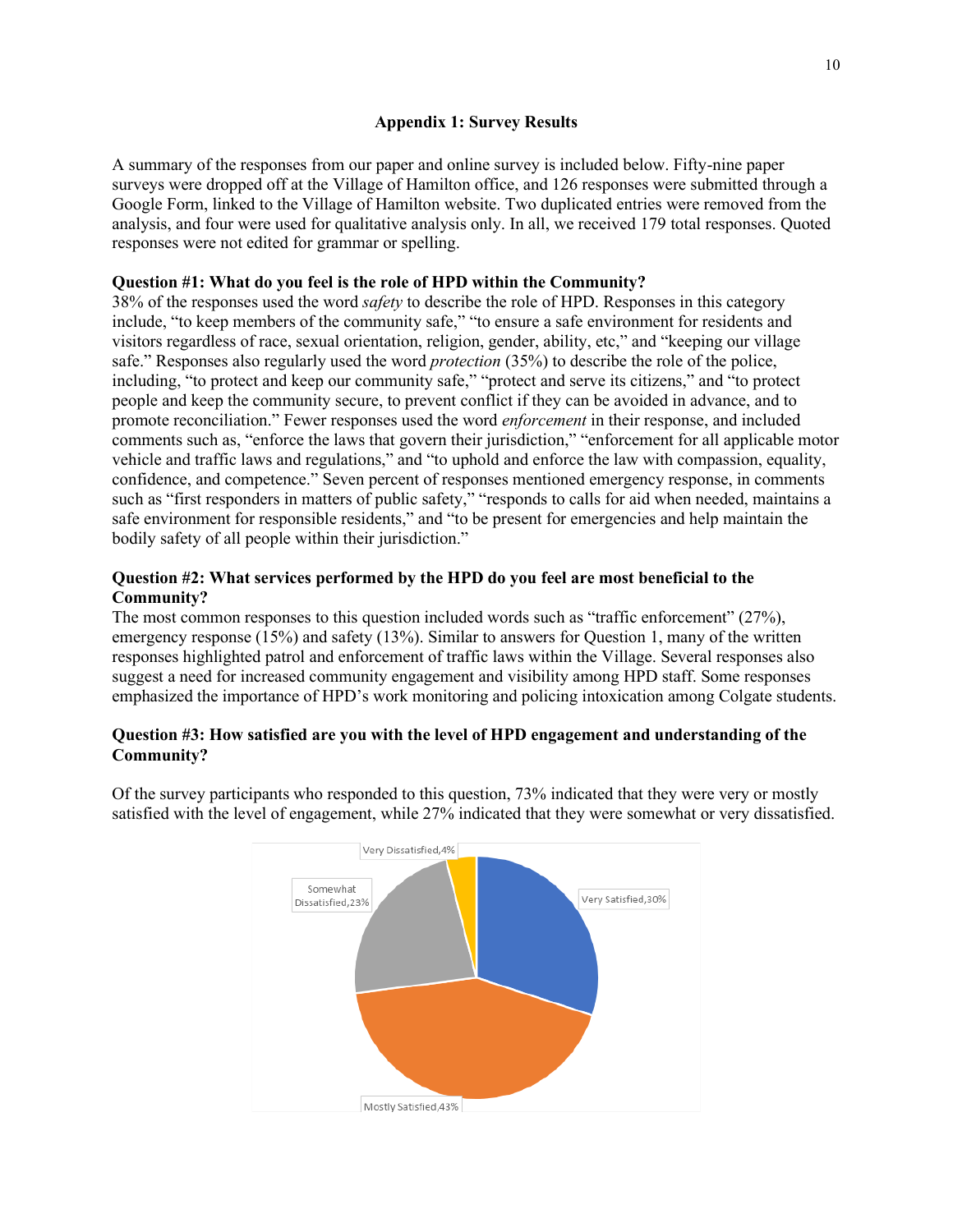Patterns of satisfaction shift when the data for this question is broken down by demographic characteristics such as race and ethnicity, gender, LGBTQ identity, and age. Because we received a proportionately small number of responses from non-white survey participants, we grouped them into a single category comprising persons of color (POC); similarly, we grouped persons 19-30 in one age category and compared them with all other respondents aged 31 and over. These groupings help to provide more detailed comparisons of how satisfaction with HPD varies, and persons of color, women, LGBTQ community members, and younger respondents all report greater levels of dissatisfaction with HPD. Since the number of responses for these groups remains small, conclusions must be informed by that limitation. The table below reports the results for Question 3 based on these groups' responses.

| Level of<br>Satisfaction | Overall    | White      | <b>POC</b>    | Female         | Male          | <b>LGBTQ</b>  | Non-<br><b>LGBTQ</b> | Age 19-<br>30            | Age<br>$31+$ |
|--------------------------|------------|------------|---------------|----------------|---------------|---------------|----------------------|--------------------------|--------------|
| Very                     | 49         | 32         | 13            | 21             | 24            | $(5.9\%)$     | 42                   | 16                       | 30           |
| Satisfied                | $(29.9\%)$ | $(27.6\%)$ | $(33.3\%)$    | $(28.8\%)$     | $(33.3\%)$    |               | $(31.8\%)$           | $(31.4\%)$               | $(30.6\%)$   |
| Mostly                   | 71         | 60         | 9             | 29             | 35            | 6             | 61                   | 18                       | 49           |
| Satisfied                | $(43.2\%)$ | $(51.7\%)$ | $(23.1\%)$    | $(39.7\%)$     | $(48.6\%)$    | $(35.3\%)$    | $(46.2\%)$           | $(35.3\%)$               | $(50.0\%)$   |
| Somewhat                 | 37         | 20         | 14            | 19             | 10            | $\tau$        | 25                   | 12                       | 17           |
| Dissatisfied             | (22.6%)    | $(17.2\%)$ | $(35.9\%)$    | $(26.0\%)$     | $(13.9\%)$    | $(41.2\%)$    | $(18.9\%)$           | $(23.5\%)$               | $(17.3\%)$   |
| Very                     | 7          | 4          | $\mathcal{E}$ | $\overline{4}$ | $\mathcal{E}$ | $\mathcal{E}$ | 4                    | $\overline{\phantom{0}}$ | 2            |
| Dissatisfied             | $(4.4\%)$  | $(3.4\%)$  | $(7.7\%)$     | $(5.5\%)$      | $(4.2\%)$     | $(17.6\%)$    | $(3.0\%)$            | $(9.8\%)$                | $(2.0\%)$    |
| Total                    | 164        | 116        | 39            | 73             | 72            | 17            | 132                  | 51                       | 98           |
| Reponses                 | $(100\%)$  | $(74.8\%)$ | $(25.2\%)$    | $(50.3\%)$     | $(49.7\%)$    | $(11.4\%)$    | $(88.6\%)$           | $(34.2\%)$               | $(65.8\%)$   |

**Question #3: HPD Satisfaction for the Total Survey and Select Demographic Comparisons**

## **Question #4: If you feel improvement is needed, how can the HPD and the community more effectively engage and build trust with one another?**

Partnering with schools and students was the most highly prioritized improvement, followed by community outreach meetings and foot and/or bicycle patrols. Citizen advisory boards and committees was the fourth most highly prioritized improvement, and partnership with Hamilton's communities of color and/or faith institutions was the fifth.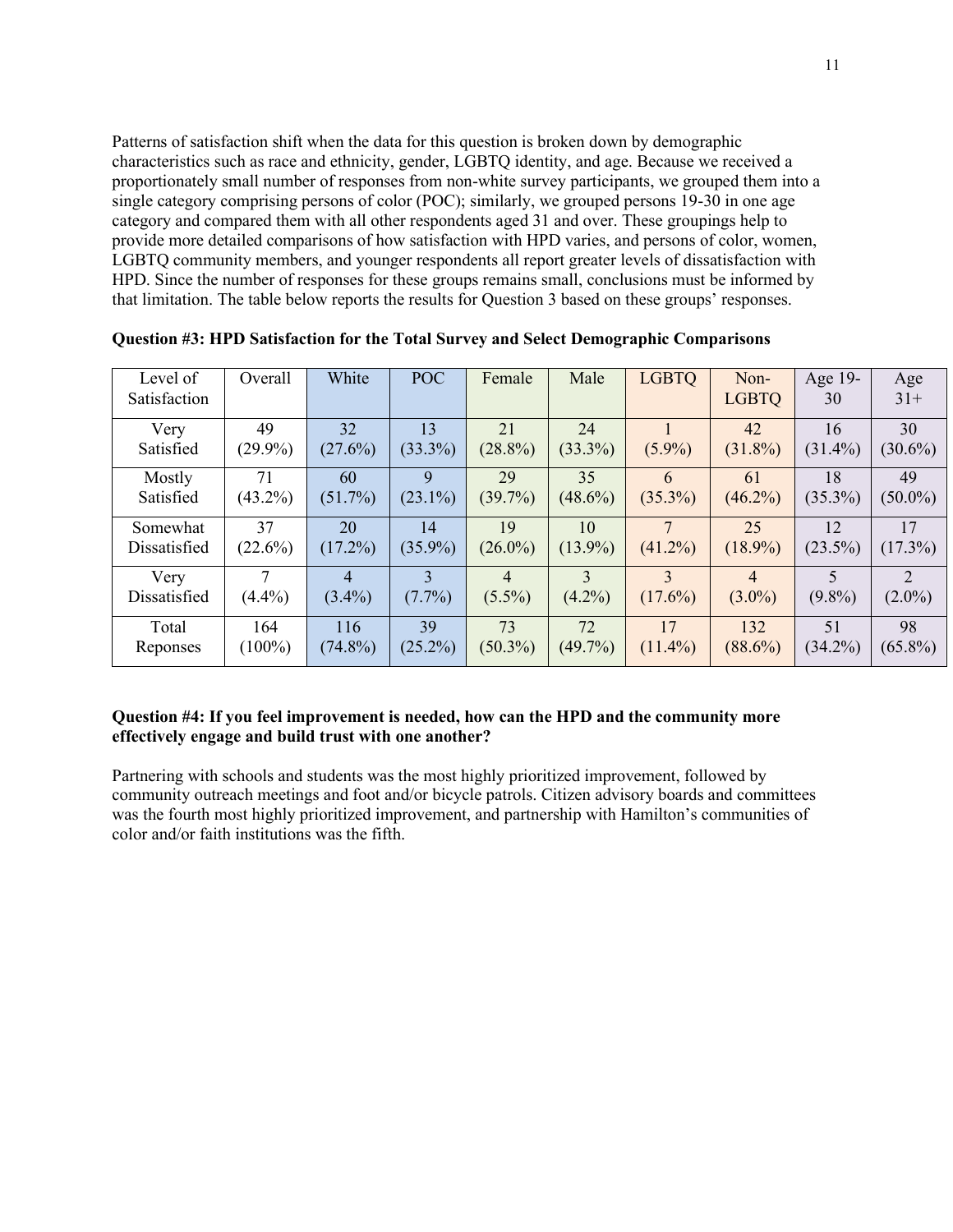## **Question #5: What is your general perception of the HPD leadership and officers? If you have had any specific interaction with an HPD officer, how would you describe your experience?**

Residents report both positive and negative experiences when interacting with HPD staff. Many residents praised the staff for professionalism, positive and courteous styles of interacting with residents, and thoughtful attention to detail. Comments about HPD leadership were especially positive. However, survey responses also detail some negative encounters, including among community members of color, who feel disproportionate attention from HPD. Some comments called for HPD staff to be better trained to support community members facing trauma and assault. To protect community member confidentiality, we are not sharing specific comments in this report, but all survey responses have been shared with Village of Hamilton and HPD leadership for review and response.



**Question #6: Is the HPD sufficiently aware of and responsive to the rights and concerns of racially and socio-economically diverse constituent individuals within the Community?**



About thirty percent of the responses indicated that HPD is sufficiently aware of and responsive to the rights and concerns of racially and socio-economically diverse constituent individuals within Hamilton,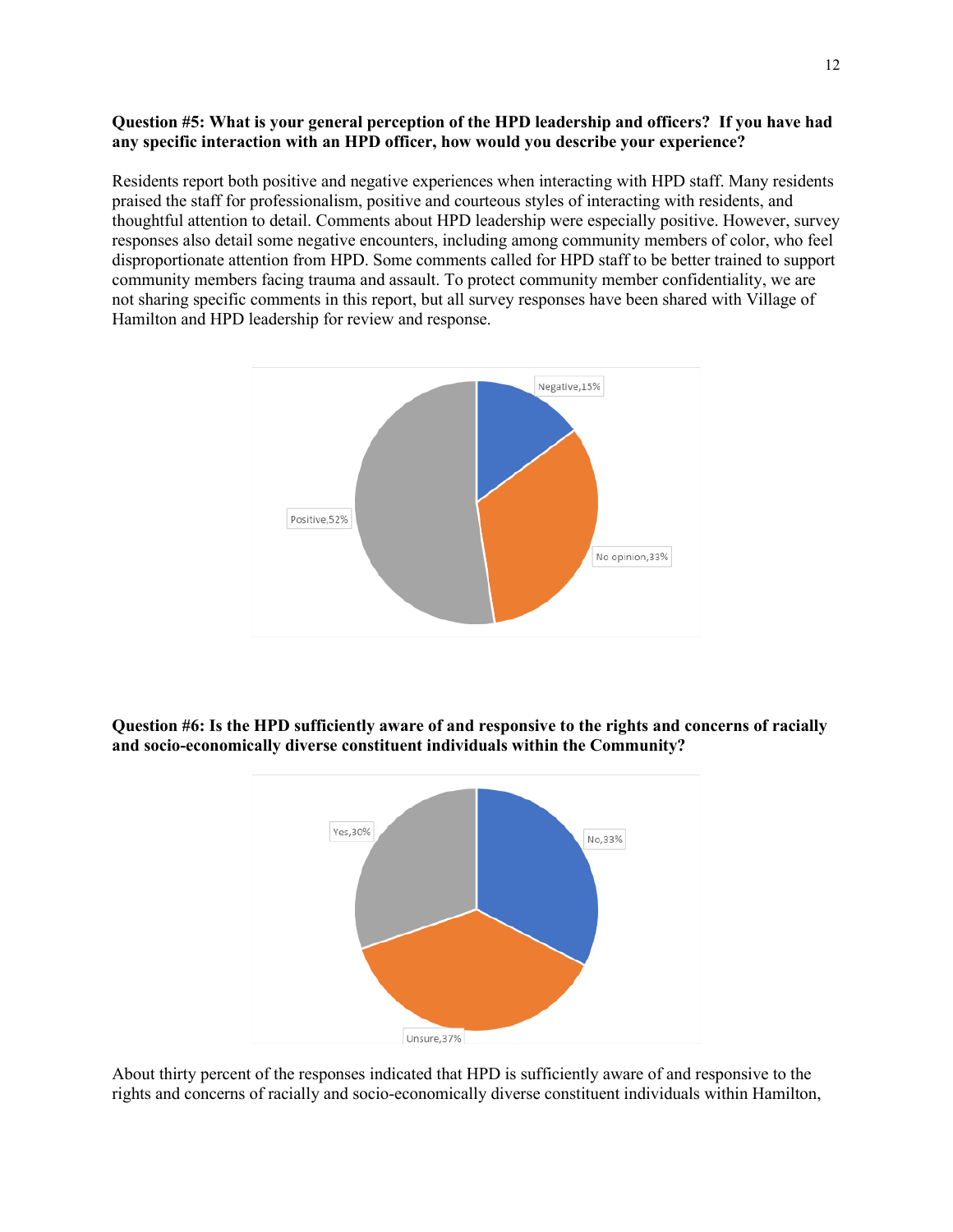while one-third felt that HPD is not. Respondents were more often unsure about this, indicating that they either don't have first-hand experience with this, or that they don't have enough knowledge of what the HPD does within the community to be able to respond. Some of those indicating they were unsure mentioned that they personally had never experienced insensitivity, but acknowledged that members of other groups might disagree at a higher rate, and indicate that they have "heard reports of racial insensitivity." This was especially true of respondents who identified themselves as white.

**Question #7: Do you feel that there is a need for greater transparency and accountability with respect to law enforcement within the Hamilton Community? If you answered yes to question 7 above, how would you recommend improvement in those areas?**



A clear majority of responses call for greater transparency and accountability in policing in Hamilton. Some of these responses requested "more community outreach just to inform us of what is going on at the HPD  $\&$  in the community" and indicated that they "would like to know the officers through community presentations." Several responses in this category acknowledge that some details of police work cannot be made public because of issues of confidentiality and public safety, but still indicate that "maximum allowable transparency will enhance police-citizen relations." Finally, some responses mentioned that they would like to see "foot and bike patrol or friendly engagements" to better connect the police with the local community.

Thirty-eight percent of respondents felt as if greater transparency or accounting is not called for. Those who responded in this way indicated that they "cannot recall or remember any instances when HPD was hiding any informative information to the public," or that the police "seem to be accountable to local citizens and village officials."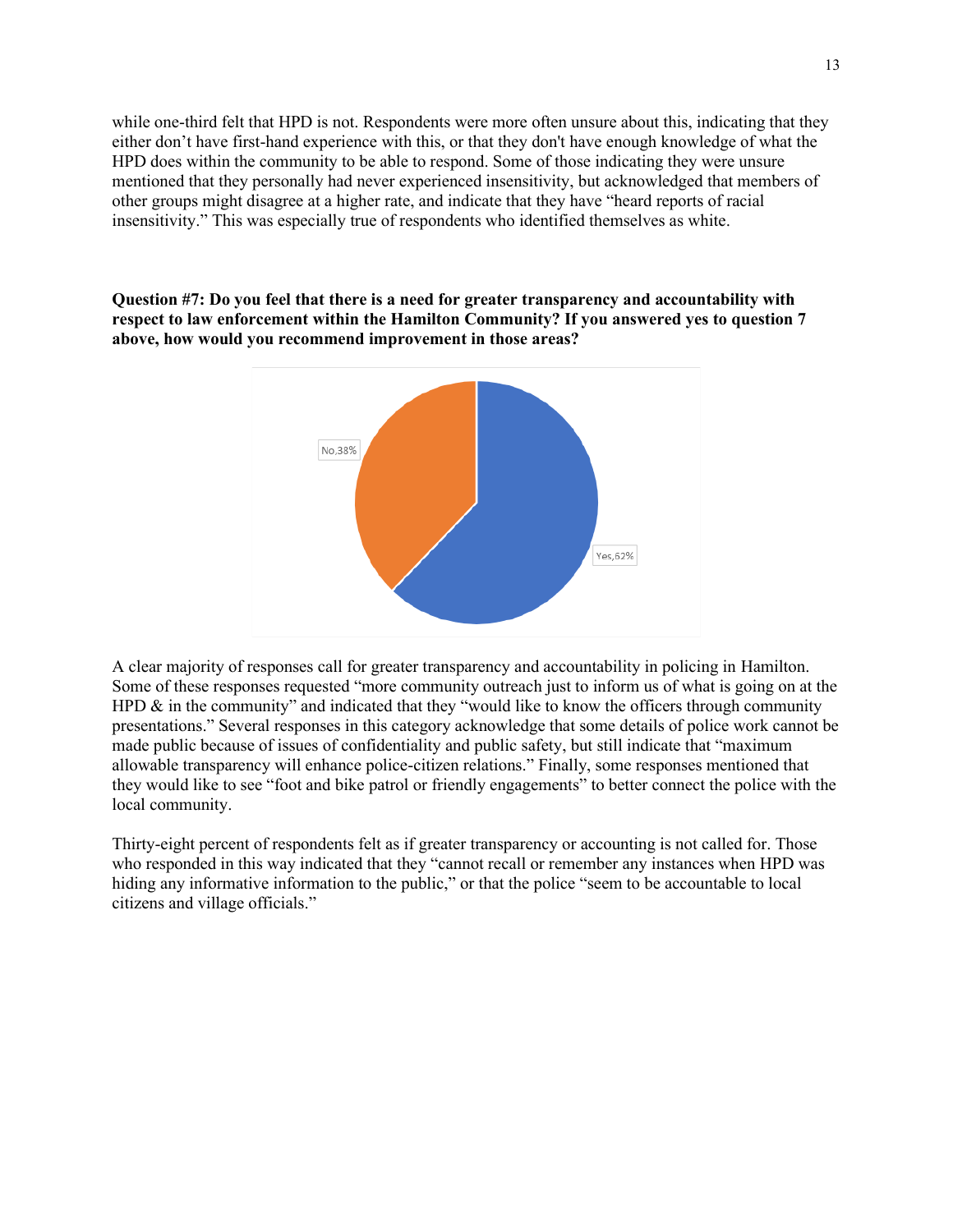**Question #8: Have you had any personal involvement with a member of HPD that you found unsatisfactory in any way? Such instances could include, but would not necessarily be limited to: traffic or other stops or arrests based upon race or ethnicity, national origin, gender, sexual orientation or religion; and/or other forms of unprofessional behavior.**



**Question #9: Which of the following do you believe are appropriate use of force measures to be exercised by HPD in the course of detaining and/or controlling suspects and/or in exercising selfdefense? Check those that you favor.**



Several comments that accompanied Question 9 advocated for use of de-escalation as an alternative and means of preempting use of force: "We all need tools to deescalate a situation so that guns, etc. can be avoided."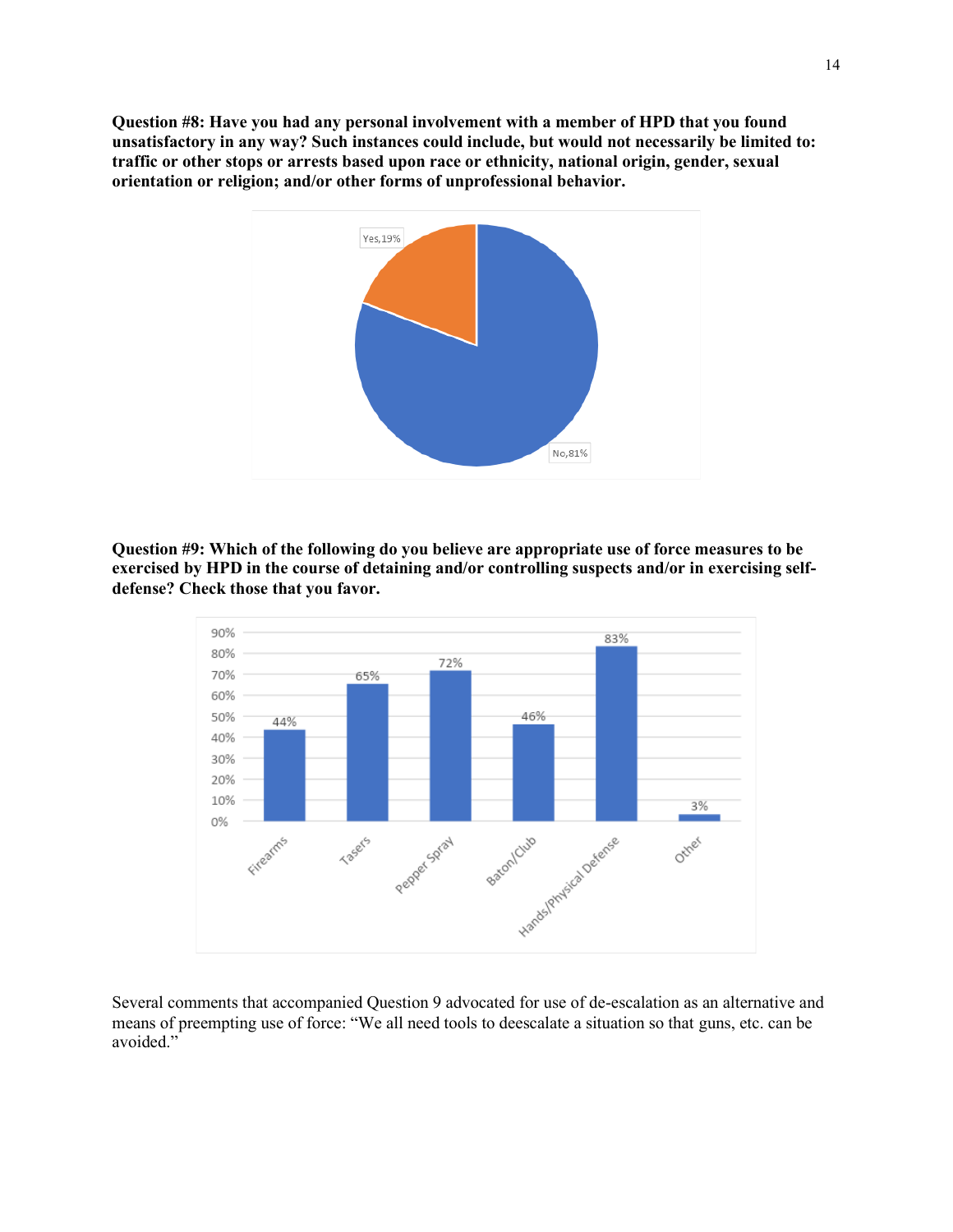

## **Question #10: Do you favor the use of vehicle dash cameras and/or body cameras by HPD?**

The survey data demonstrates that the Hamilton community shows overwhelming support for the use of dash and/or body cameras by HPD. Those indicating they were in support of this technology in local police work felt that it was "a form of transparency if needed in any civil or criminal lawsuits and/or courts," and that dash or body cams should be used "absolutely and must be on all of the time." Some respondents indicated they were in favor of the use of the technology to enhance public safety, especially in traffic enforcement. Only three percent of respondents indicated they were not in support of giving HPD access to the equipment or that they didn't "know enough about this issue to make an informed decision."



## *Demographic Data* **Do you reside within the Village of Hamilton?**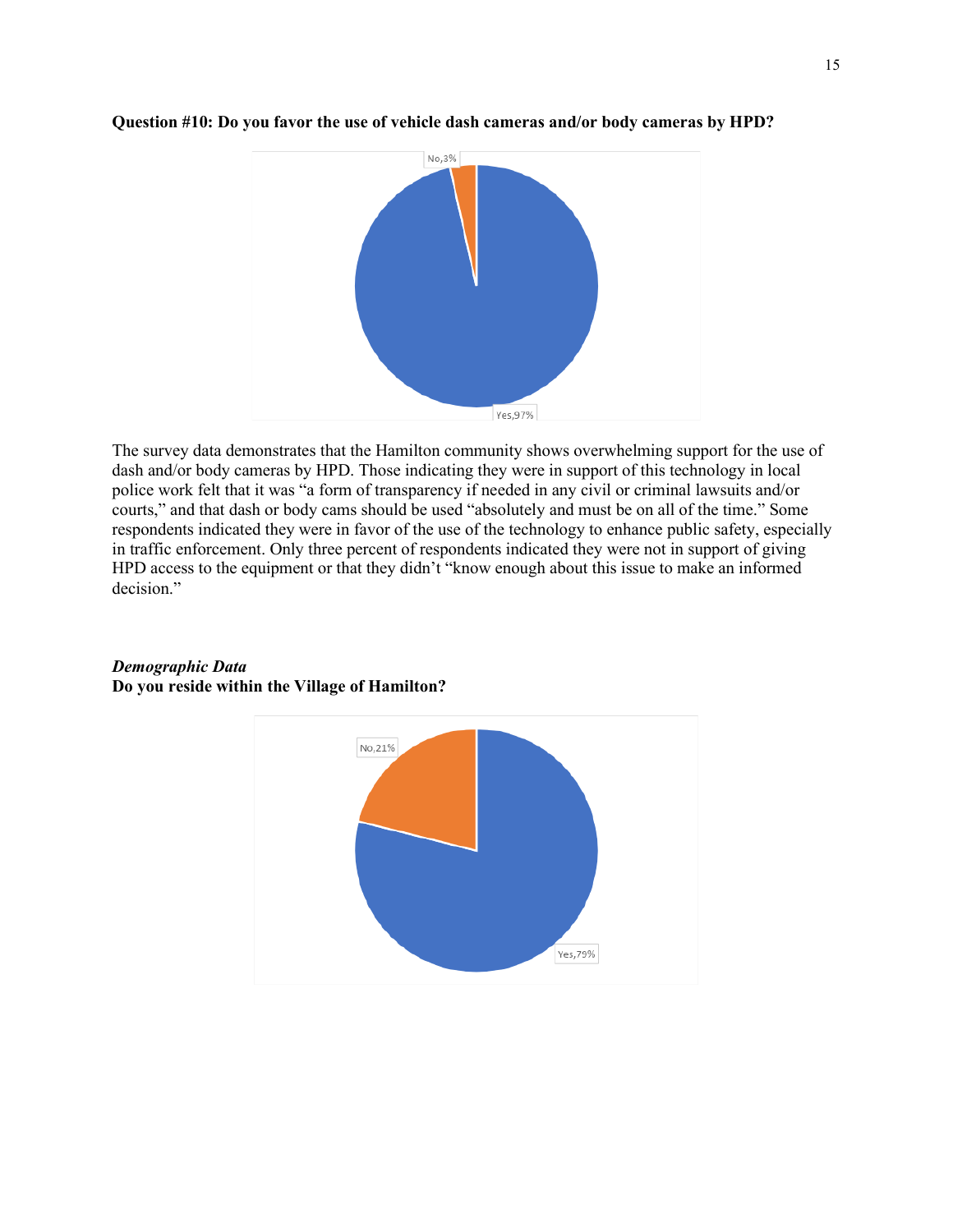# **What is your age?**



# **How do you identify racially / ethnically?**

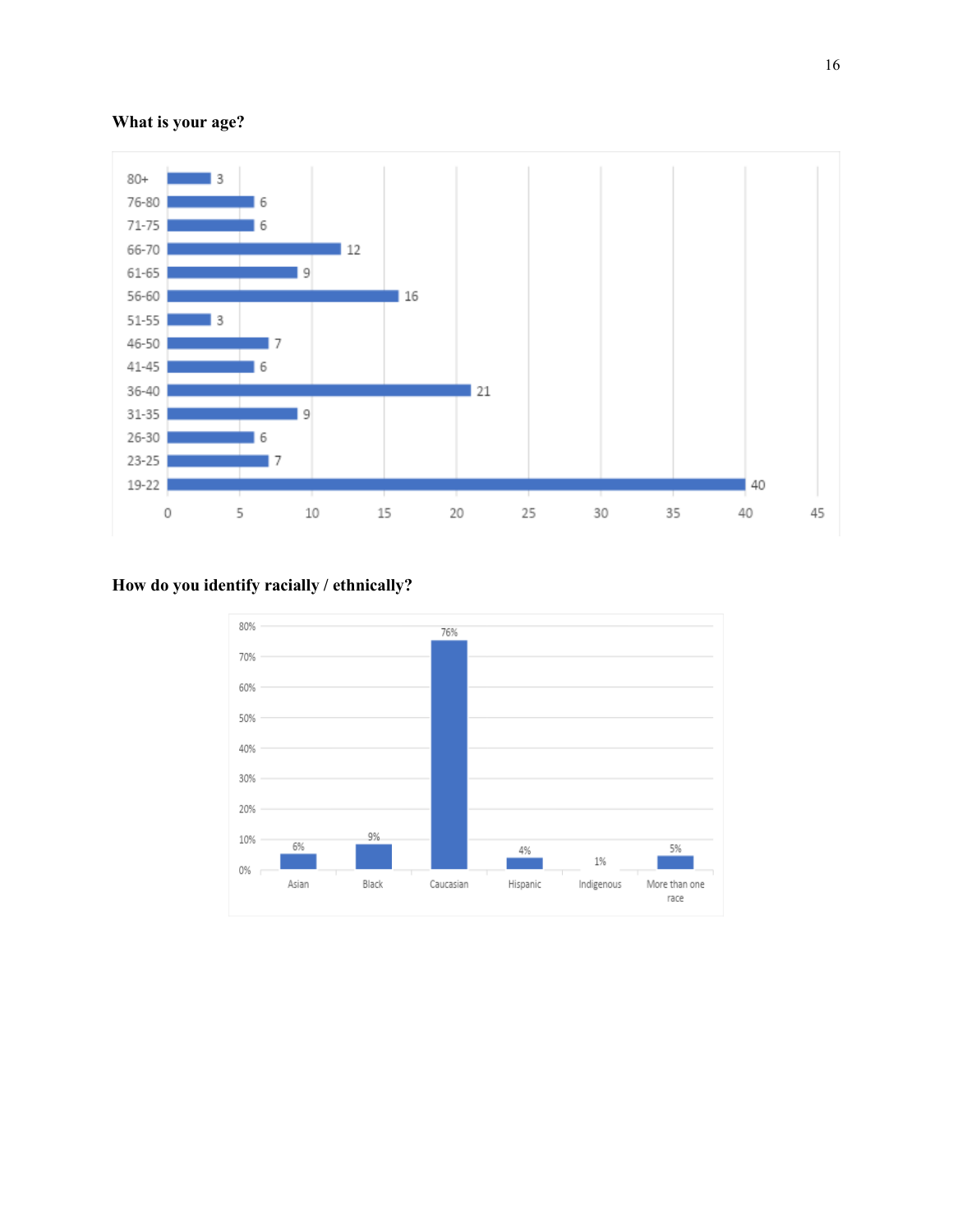# **What is your gender identity?**



**Do you identify as a member of the LGBTQ+ community?**

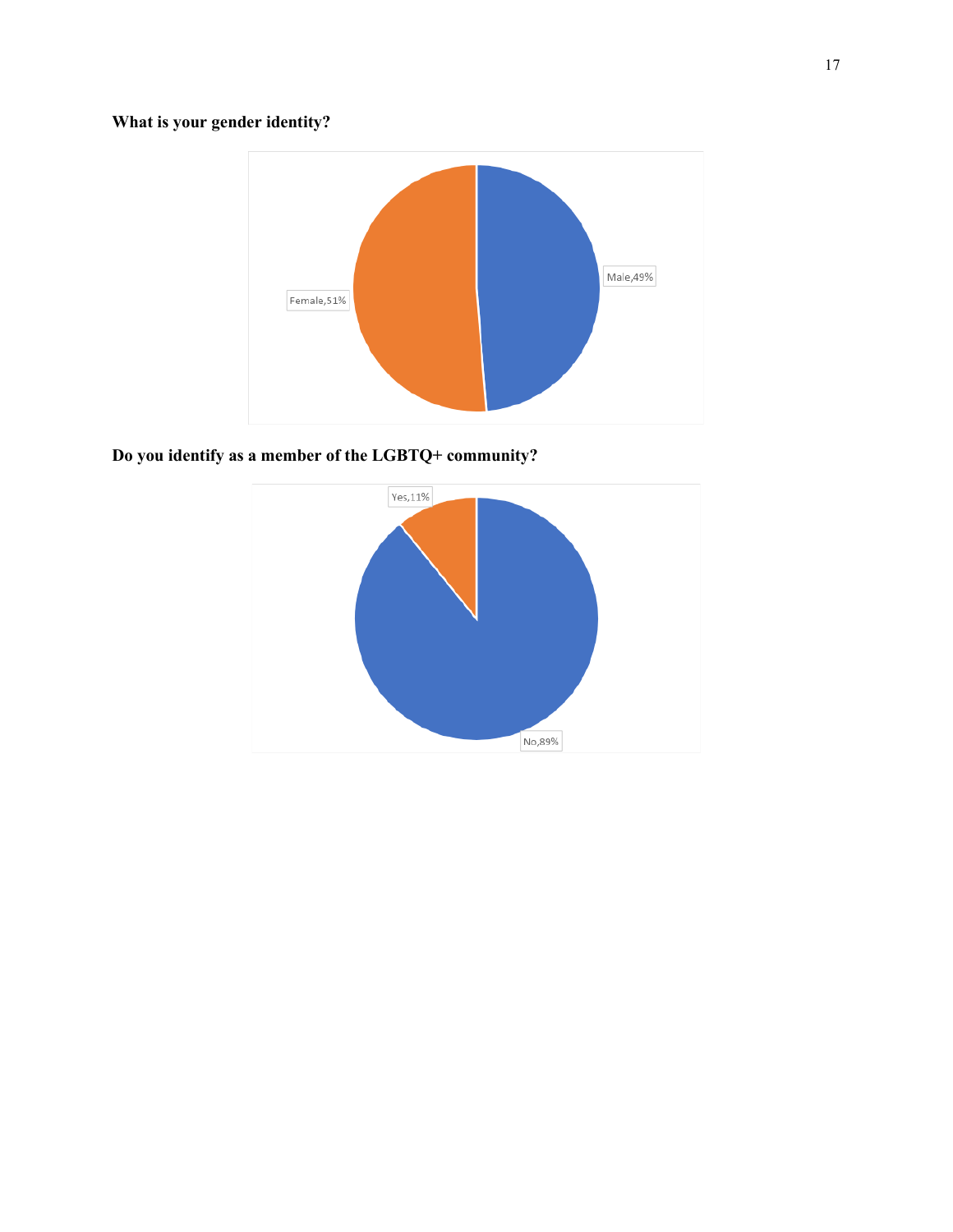### **Appendix 2: Results from Community Meetings**

#### **Introduction**

As part of the process of New York's Police Reform and Reinvention initiative, the Village of Hamilton has collected several different forms of community input, including several meetings with community members. This report provides results and analysis for two meetings with a stakeholder group that includes representatives of key community groups (persons of color, LGBTQ+, clergy, health care, school, and social services), two focus groups with persons of color on the staff and faculty at Colgate University (a total of 4 participants), and one open community forum (15 participants). These meetings were recorded, transcribed, and analyzed for key themes among the comments. The results reported here include six main themes: safety and daily life practices among community members, the importance of community outreach and building trust, experiences and perspectives of racial profiling, comments on other police procedures and support, police staffing policies, and comments about policing and Colgate's staff and student populations. Each section below provides a summary for each of the six themes along with some illustrative quotations from community members' comments. The report concludes with a set of recommendations submitted to the Village of Hamilton by the Hamilton Area Anti-Racism Coalition at a community forum.

#### **SAFETY-DAILY LIFE**

Many comments across all the meetings reflected a similar shared sentiment among community members: in general, they feel safe, but that feeling of safety is qualified based on their time spent in the community, their own relative power and privilege, and their experiences and backgrounds with policing. For community members of color and/or LBGTQ+ community members, they often described the ways that they made choices and plans in their daily lives to maximize their safety and avoid interactions with locations and people that could be a threat to them, based on their identity. In some cases, these daily life strategies were connected to life in the Village, but several comments also highlighted the potential risks when traveling outside the Village, and the challenges of commuting into the Village. Comments about safety were often paired with calls for better communication and community building with the Hamilton Police Department (HPD), which is explored further in the next section.

I feel very safe in the community. (*Dec 14 Stakeholder Meeting*)

…as a white person, it's pretty easy for me here. But I also know that I've had uncomfortable interactions with the police. So I don't feel like the police make me feel safer here. Even as a white person. (*Dec 14 Stakeholder Meeting*)

Personally, as a, you know, as a white guy, and as a person with a somewhat of a position of authority in town … I feel very safe in Hamilton, it was one of the things that drew me here in the first place. My conversations with HPD have been, I think, very positive and productive. I've enjoyed the opportunity to get to know [police staff] and to do a ride along. (*Dec 14 Stakeholder Meeting*)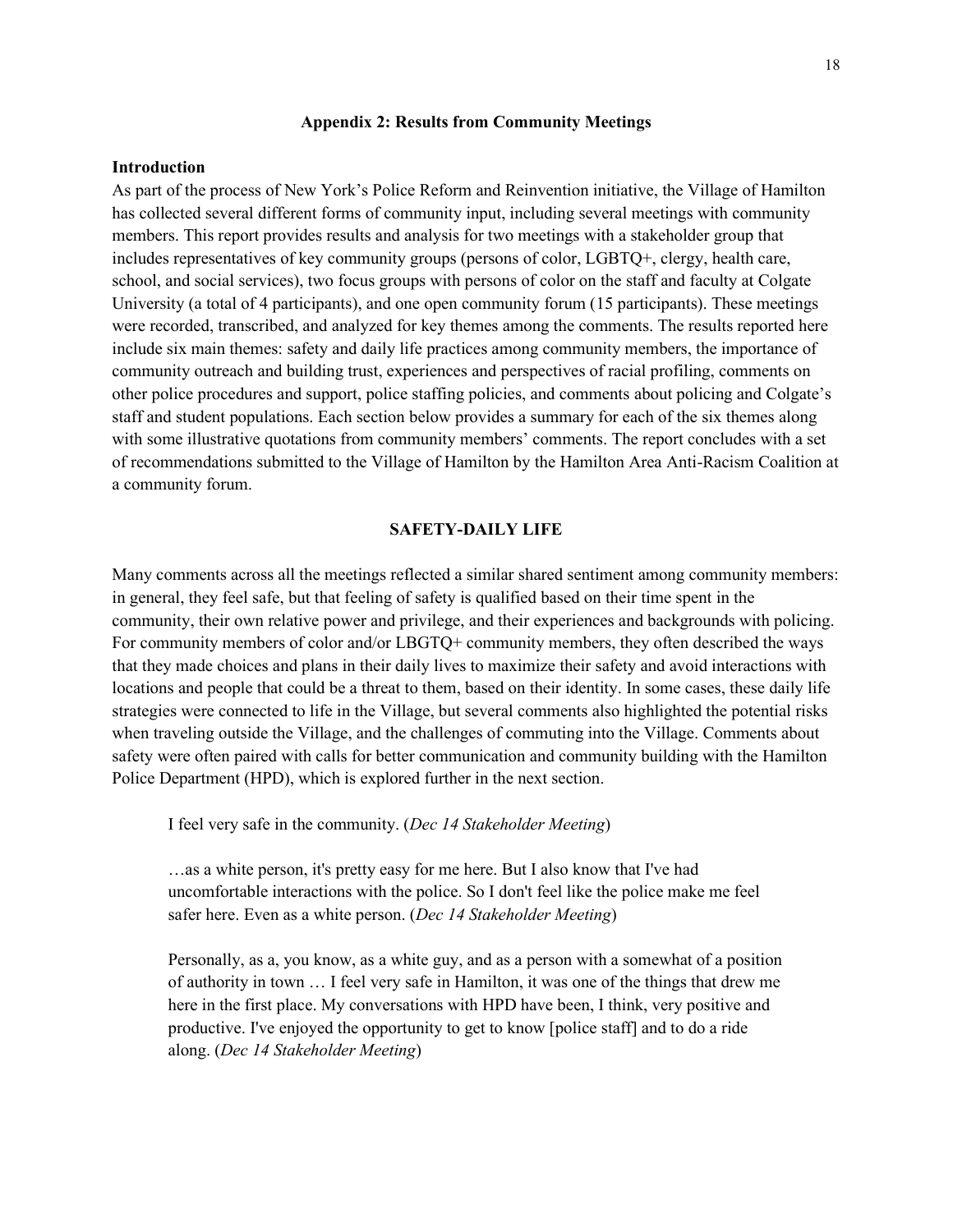Do I feel comfortable and safe? I feel comfortable and safe in the sense of I guess direct violence maybe. But do I feel comfortable and safe in general Hamilton---no. As a black man---no. I'm probably one of maybe what five or six adult black men in the whole town. … I don't necessarily feel safe. Even running around here. Right? I have to be very cautious of running around the neighborhood, which is an activity that I tend to do. So much so that I invested in getting a peloton. Because I just like certain times certain areas, I may not be as welcome as a black person running through the neighborhood. (*Dec 14 Stakeholder Meeting*)

…if I [as a person of color] step outside the village, I'm in a totally different environment, right, where I may not be safe. And what informs that is just what's happening nationwide. Where there's violence against people nationwide who look like me, in those type of settings. So for me, it's one of those things where, you know, on a day to day, do I fear for my life? No. But am I overly cautious, and particularly in interactions with law enforcement? Yes. (*Dec 14 Stakeholder Meeting*)

…[as a person of color] I feel safe in Hamilton, but because I'm light skinned, because I'm a guy. For a lot of different reasons. I don't necessarily feel safe walking around speaking in Spanish on the phone. I wouldn't necessarily feel safe kissing my partner in public. So I think that's still a privilege that I have. (*Dec 14 Stakeholder Meeting*)

…the Hamilton police may provide a welcoming atmosphere for somebody that wants to go running. But if a state trooper who maybe isn't operating under the same sets of expectations comes to Hamilton with a different set of ideas in mind, how does the HPD move into a place as sort of a buffer between that and our own people? (*Dec 14 Stakeholder Meeting*)

[as a person of color] I don't I don't feel concerned about my safety unless I step outside of, you know, my normal activities. (*Feb 9 Focus Group*)

I also put in protection measures, right, so when I'm commuting to campus, I usually leave after daybreak, and I usually try to get out of town. So that at least I can make it within like a 10-minute radius of my house before it gets super dark outside. … And so there's just things that I do to not find myself or to help mitigate the risk of me finding myself in a situation where I'm stuck in Morrisville, or just outside of Morrisville, and it's just me, and there's no lights, and a trooper. And that's not for any reason. I've never had a bad encounter with a police officer, but they don't know me, and I don't know them. And so yeah, I guess I would share that. (*Feb 9 Focus Group*)

## **COMMUNITY-OUTREACH-TRUST**

Many community members expressed a desire for HPD to be more proactive and consistent in reaching out to the community and building trust. As noted above, discussion of safety was often connected to this theme, and meeting participants emphasized that persons of color and other populations that may feel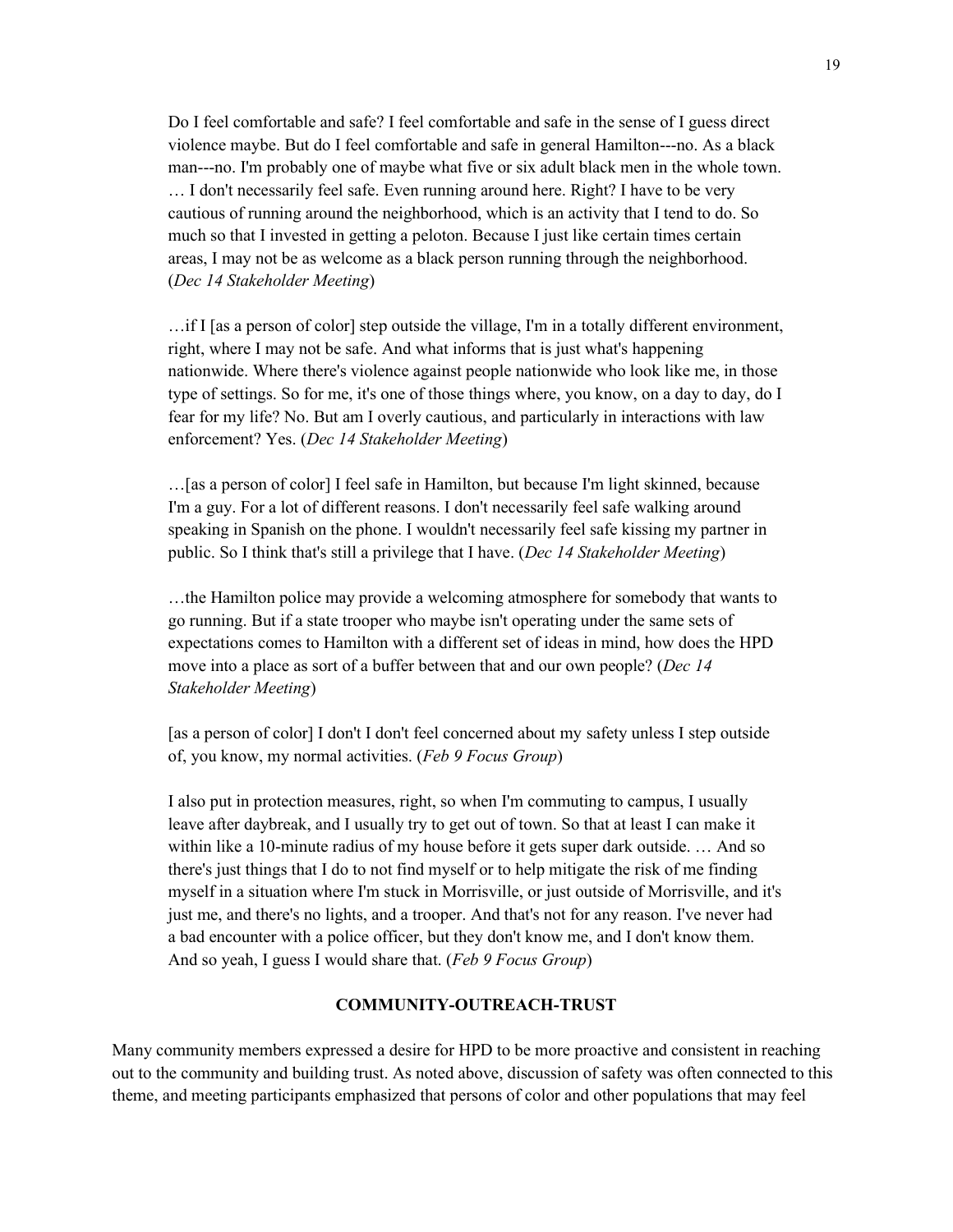vulnerable could feel safer in their everyday lives and be more comfortable reaching out to the police if they knew the staff and had a personal relationship with them. Community members suggested that these connections could be built through events, such as ice cream socials, where the police staff can meet and build trust with the community. Attendance at community meetings, increased presence in our schools, and less time spent in patrol cars were also suggested by community members. Finally, some participants called for more information to be available via the HPD website, and through publication of an annual report.

…I now have lived in Hamilton village for five years. I have no idea who the police even are…. I don't know anything about the police department other than a gentleman who sits on the corners somewhere near my house. So I think we the police has an obligation to share with the rest of the community, what it is they're doing and what their current function is. (*Dec 14 Stakeholder Meeting*)

If we're talking about like police with a big capital P, like I I'm apprehensive, I don't trust them by default. Because of how I was raised, because of what I saw happening around me, I was told from the age of five, if a cop talks to you or ask you a question, don't answer them. That was common knowledge where I'm from whether that's right or wrong. … community engagement is about rebuilding policies that will rebuild certain relationships, because it might be that the officers in question are fine, and not homophobic and not racist. But most of us living in Hamilton are here from somewhere else. And so how do we have an ideal sort of model of policing that undoes some of that damage? So people know that that their safety will be valued if they do need to reach out? (*Dec 14 Stakeholder Meeting*)

So for me, knowing that a lot of times when people of color come into smaller world environments, that it takes a little bit more work for law enforcement to build those relationships, to build that trust to build that connection with that community. That is what's missing on a very foundational level … that connection to people. (*Dec 14 Stakeholder Meeting*)

I'm curious about whether or not a process of healing and reconciliation might be helpful. Also, I heard a couple of folks say that while some of these things sound good, there's sort of a hesitancy to get too close to the police just yet. Like, maybe the trust isn't there, or the rapport isn't there? (*Dec 14 Stakeholder Meeting*)

…I don't think many people have a great deal of knowledge about what our police actually do all day. I've seen them sitting in their cars on Broad Street, and once in a while driving around the village, but I really don't know what our police department does. And of course, I know they do plenty but we don't know about it. What kind of communication could be opened up so that more of the people who live here in the village live and work here in the village. And find out what is going on. Many of us do not know, unless we're directly involved in an incident… (*Jan 26 Community Forum*).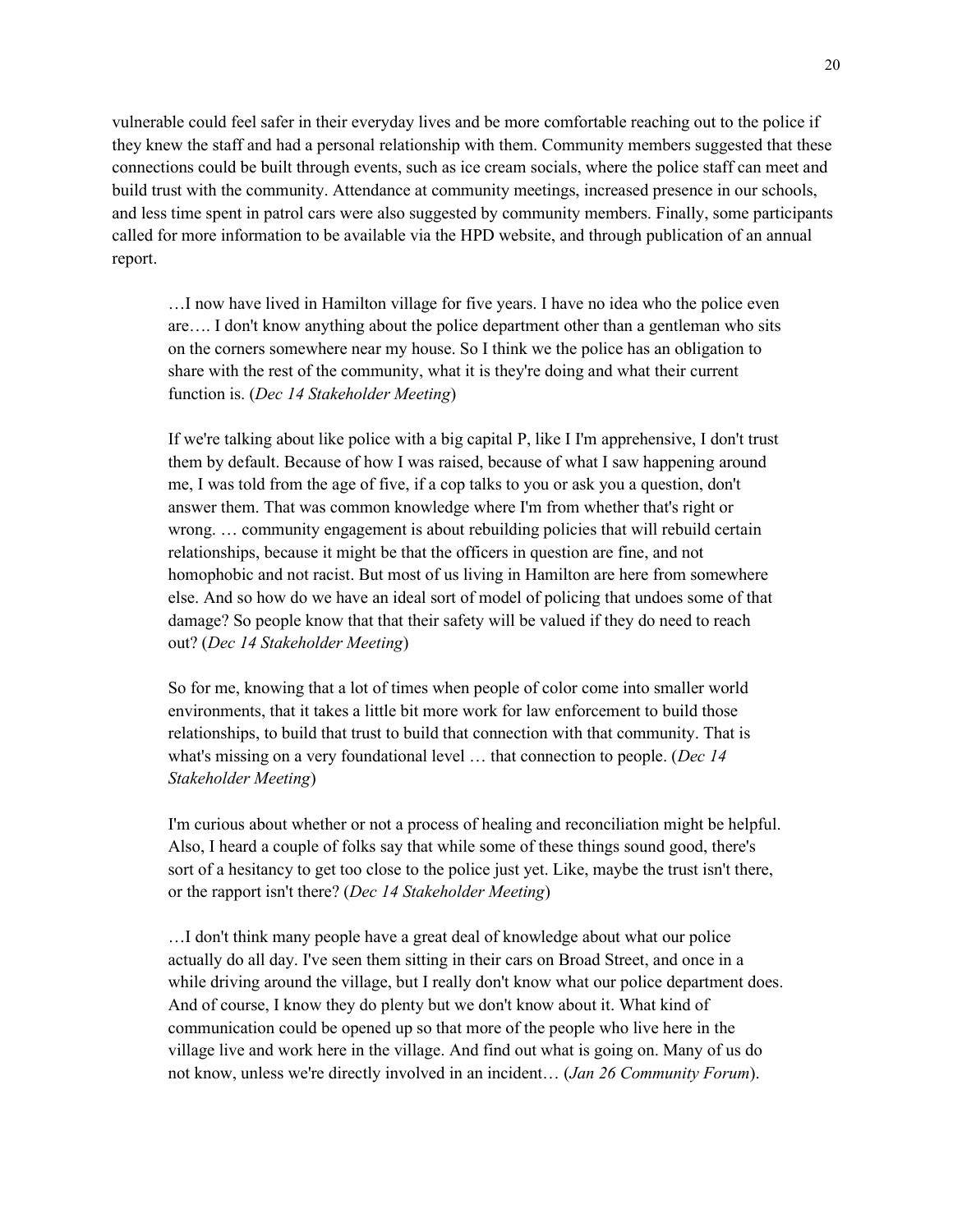#### **PROFILING**

African American community members reported some experiences of being racially profiled by HPD and also shared similar perceptions within the broader community of color.

I know, anecdotally, that people are racially profiled in our village. And … people of color that I've talked to do not feel safe. And I don't want to represent, obviously, everyone's voices. But I want to say that it's not all roses. It's not all good here. (*Dec 14 Stakeholder Meeting*)

… I know anecdotally [that] people of color in the village are disproportionately stopped. … I absolutely have been disproportionately stopped in the village of Hamilton. So I would like to see that addressed. And I think anecdotally from friends, we all get stopped by the same person repeatedly. And that's not okay. But because of my position, I have voice for it to stop and it has for me, but if I didn't know important people in important places, I don't know what that would mean for me in this community. (*Dec 14 Stakeholder Meeting*)

…I've been driving for 30 plus years, and I've been pulled over more in Hamilton than anywhere the rest of my life, four times in the first six months of living here. (*Dec 14 Stakeholder Meeting*)

…I have heard, you know, in the last year or two people of color talking about being profiled as it was, you know, a long time ago with [my family] It didn't feel like the entire Hamilton police department, but you know, one person in particular. So there was an extended moment where we were sort of anxious about one officer, and this person who was telling me the story was also anxious about a particular officer. Not everybody was doing it, it was just one officer. (*Feb 9 Focus Group*)

Yeah, I've heard of racial profiling incidents happening to friends or acquaintances all the time. Have I had encounters with police in Hamilton, where you felt your race or other identities shaped the way you're treated? Certainly, once---I've identified that one. (*Feb 9 Focus Group*)

…we have a lot of African Americans on staff in our department, who complain that you've been stopped for no reason. So that's what we hear. But in my own experience, personally, I feel 100% comfortable. (*Feb 11 Focus Group*)

#### **PROCEDURES-RESPONSE-SUPPORT**

Comments about responsiveness and support from HPD were largely positive, and police staff were praised for being good patterns with our local hospital and school. Echoing the importance of communication, emphasized above, some community members called on HPD to be better communicators when interacting with the public.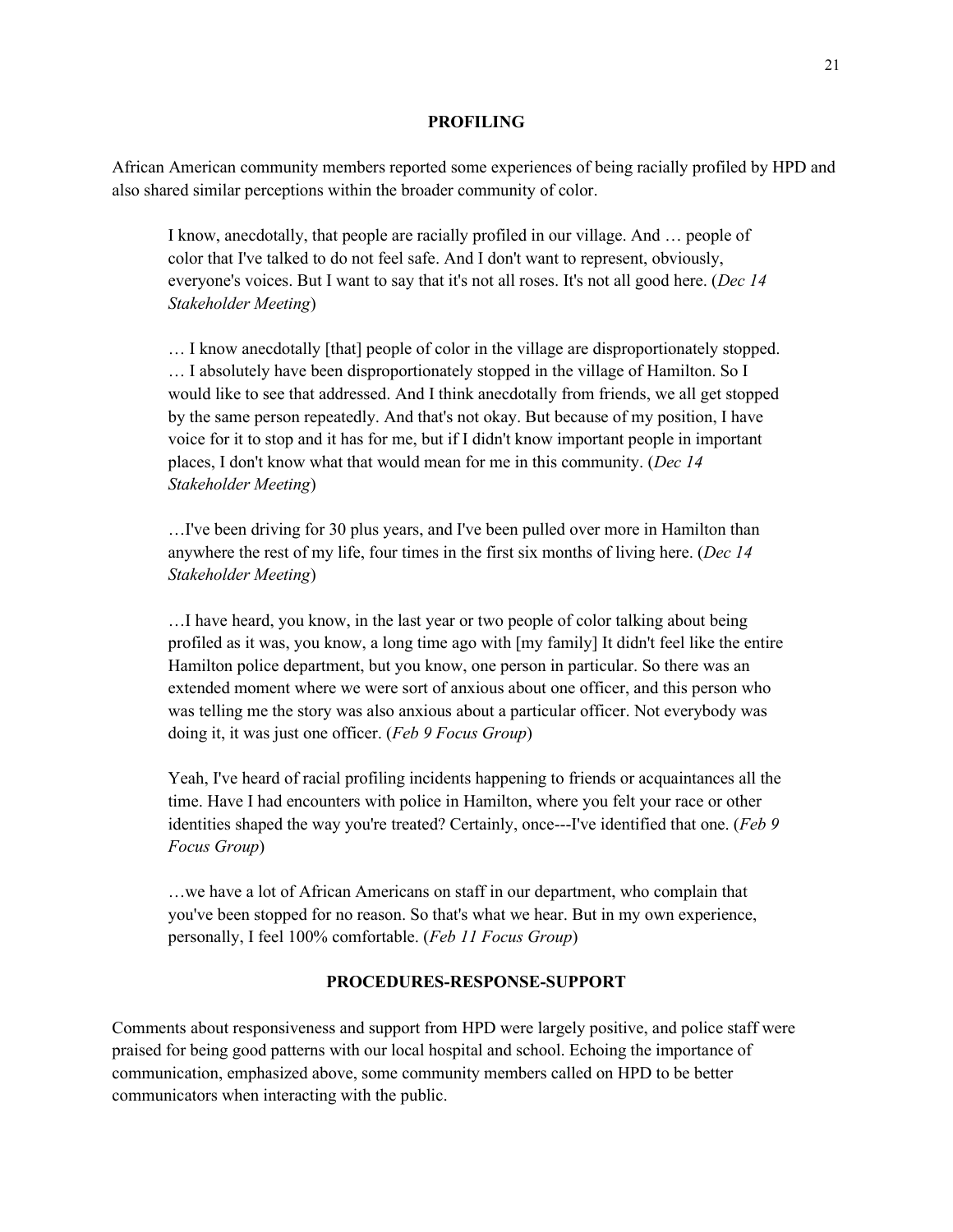…we use the police department more often than you think [at the hospital]. They're very supportive to us. (*Dec 14 Stakeholder Meeting*)

And, you know, as far as an incident [at Hamilton Central School] last year, we had a weapons incident. And the HPD was very proactive in dealing with that, and helping us navigate that, and ease the tension and anxiety within our building and with our broader community. So very, very appreciative of HPD, and efforts that they provide us from a building level security standpoint. (*Dec 14 Stakeholder Meeting*)

I have noticed in conversations with HPD. They're just as likely to get sort of in the jargon of their own work, like any of us that have a sort of unique job do. And sometimes while that jargon is very precise, from the HPD perspective, it sometimes muddies the water for those of us from the community perspective. For example, in the spring and late winter, when we were talking about the family that was connected to the situation with ICE, there was some language that was a little bit unclear to many of us in the community about whether or not somebody had been arrested. You know, as far as I'm concerned, somebody that gets put in the back of a police car and taken to a station. I don't know anything about policing. So from my perspective, that looks like an arrest. HPD was pretty clear that it wasn't. But I think as we have those conversations, recognizing that those gradations of difference in meaning, are really important when they when it comes down to how the public perceives what's happening. (*Dec 14 Stakeholder Meeting*)

## **POLICE STAFF**

Participants shared experiences and perspectives on the size and composition of the HPD staff, including some suggestions about staff diversity and retention.

…I have nothing to say, but really good things about them. But as a resident of Hamilton now … I know that there's a lot of issues as far as only having one officer on at a time sometimes. And it can get a little sticky if anything happens at the university. But I have nothing but good to say. (*Dec 14 Stakeholder Meeting*)

I'd rather see the department rid itself of problematic behavior than to try to mandate some type of arbitrary diversity count. Because people of all backgrounds can be great people, people of all backgrounds can be not so great people. (*Dec 14 Stakeholder Meeting*)

…you're continuing to try and recruit more women and people of color, right, I think it's an ongoing thing. And then also understanding why the people of color you hired left [the HPD]. Because that's also a good portion of how you would adjust your recruiting or the on the job in general. Is there a specific reason? Are they paying more in Syracuse? Is it more like there's a reason that they're leaving? So what is that reason? Or what's the rationale, they might be different for every person, but at least [HPD has] an idea, okay,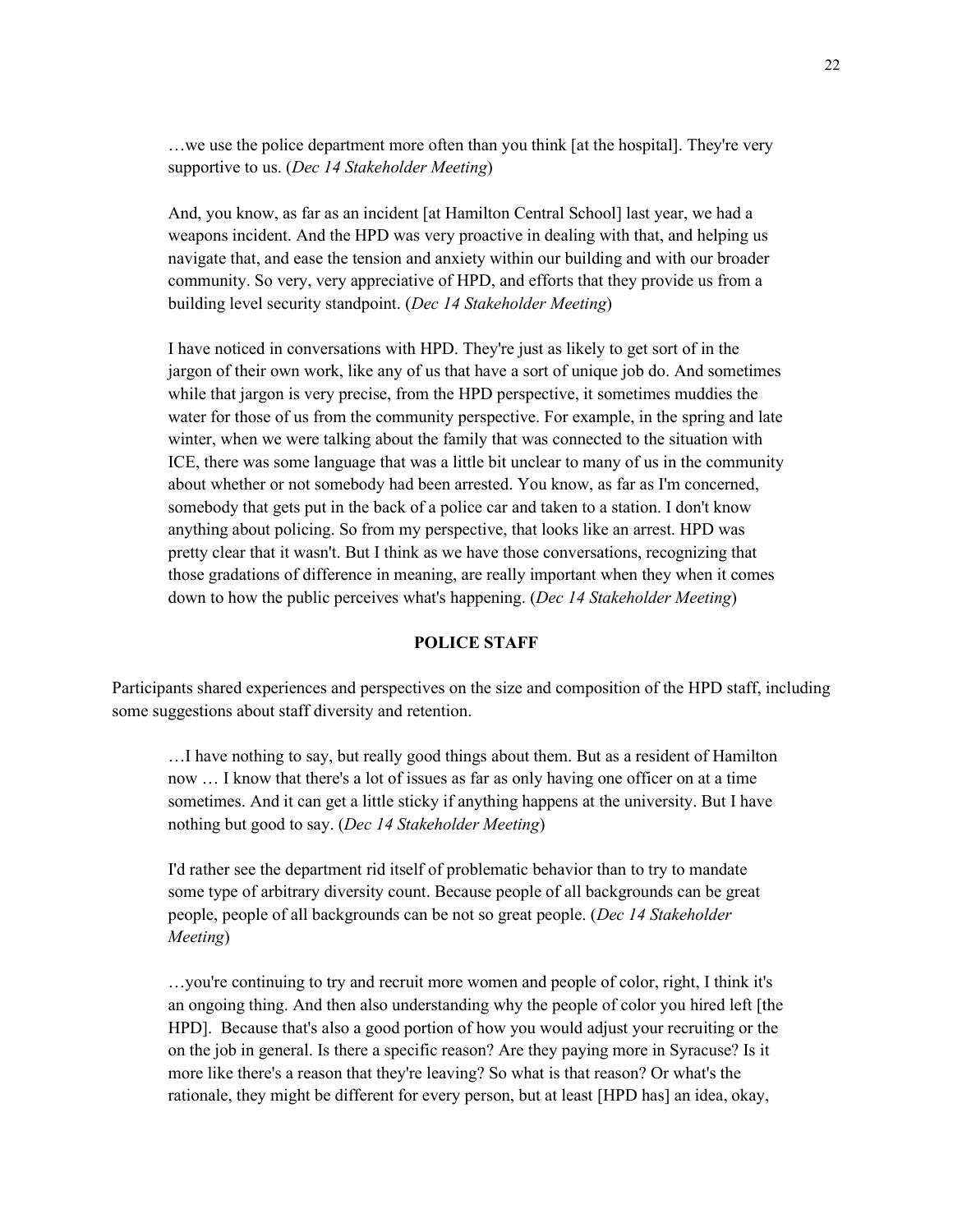when I hire a person of color, these are the issues they might be confronting, or this is why they might leave. (*Dec 14 Stakeholder Meeting*)

…knowing the types of trainings that officers are getting on an annual or regular basis, whether it be bias training, whether it be de-escalation, like all of those things … helps to build trust, because it's transparency about what we're doing, and how we're training our officers to do the work of protecting the community. (*Feb 9 Focus Group*)

### **COLGATE-STAFF-STUDENTS**

Many of the participants in our meetings are connected with Colgate University and commented on the role of policing in the lives of university staff and student populations. Some community members expressed concerns that negative experiences with HPD may in some cases push students or staff of color to leave Hamilton.

…I can tell you that, from working with some of our students of color, they may not feel very comfortable with Hamilton police, right, that's based off of anecdotal information, right? (*Dec 14 Stakeholder Meeting*)

…there's a lot of people who move in and out of our community, and who rent and who are deeply invested in the community while they are here. But who are not here for, say 10 years. And if you're one of those people, and you're here for say two years, and you have 1-2-3 negative encounters with the police, especially if you've come from somewhere else, where you maybe had even more frequent contacts of a negative nature with the police, that probably doesn't rise for you to the level where you're gonna feel a pressing need to go make a complaint to [the Mayor or Chief of Police]. But if you think about all of those data points over time, and what they might reveal, it's troubling. I've … heard a lot of anecdotes over the years, from people who were troubled, by the way that they were treated as not having the same kind of right to be here. As people who look like me. I also worry about how information can be collected from people who chose to leave Colgate employment, partially for those kinds of reasons. … how do you hear from the people who in part are choosing not to be here? (*Jan 26 Community Forum*).

#### **HAARC RECOMMENDATIONS**

The Hamilton Area Anti-Racism Coalition submitted a list of recommendations to the Village at the January 26, 2021 community forum. Those recommendations include:

I. Create a Citizen Review Board including community members who have expertise and/or experience in: addressing racial and other social inequalities as they pertain to policing, policing strategies, policies, procedures, and practices and expertise and/or experience in addressing racial and other social inequalities as they pertain to developing practices to better address the needs of communities of color and other